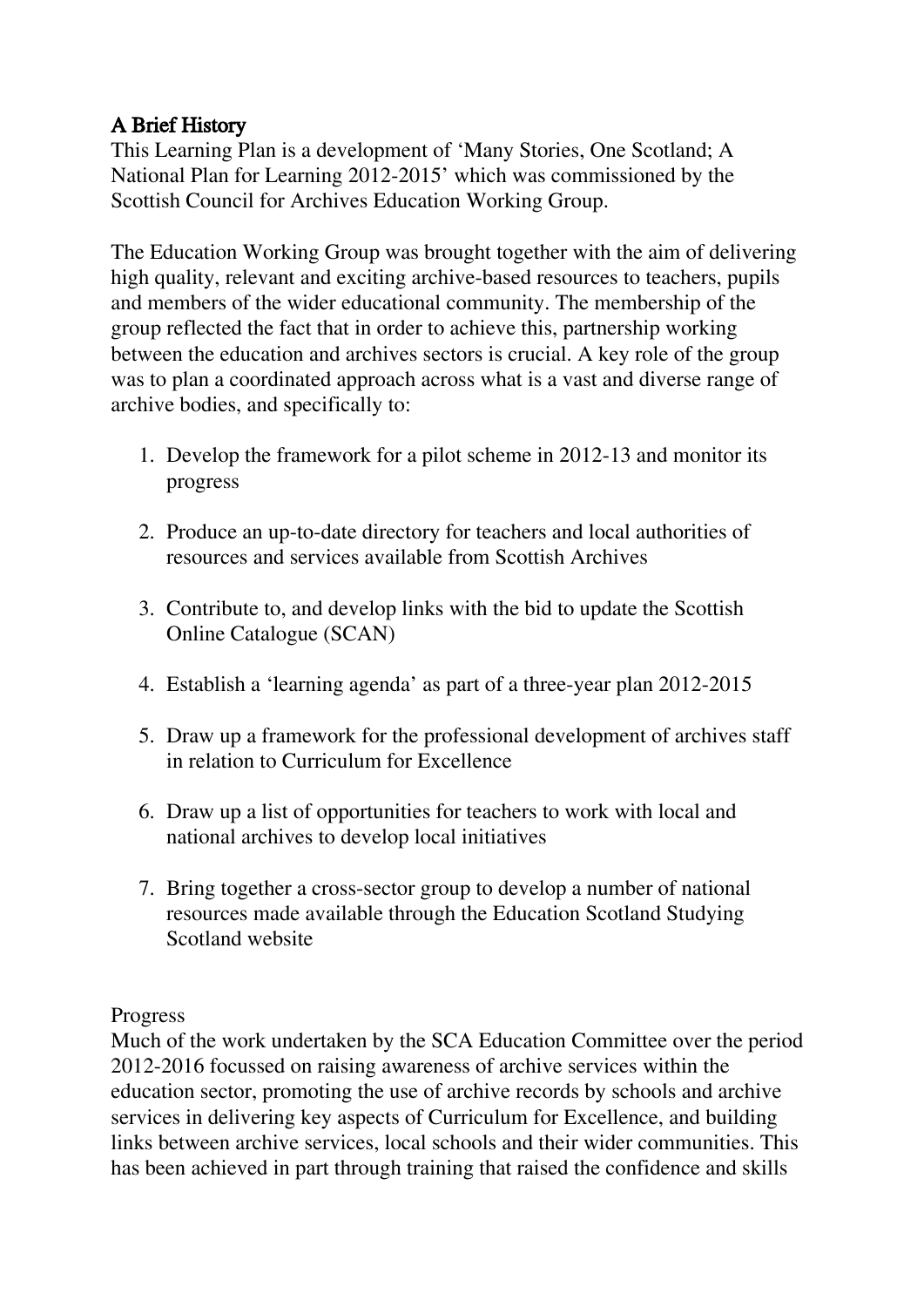of archives staff across Scotland to create high quality, relevant education resources, promoting these to learning communities, and delivering them in a professional and engaging way to teachers and students.

Increasing engagement of archive services with the education sector continues to be an important priority, not least because the Scottish Curriculum for Excellence contains specific outcomes related to understanding and using original sources across a number of curricular areas and at all levels (from Early Years to National 5 and Higher), and encourages schools to build links with trusted expert external agencies. As the organisation which supports, oversees and monitors the implementation of Curriculum for Excellence, Education Scotland is a key partner for SCA in its work in building links between archive services and schools. Education Scotland is represented on the SCA Education Committee, and SCA has most recently been involved in the Glasgow City Archives project on James Maxton, alongside Education Scotland and Glasgow City Council.

Despite all of this, however, the reality is that there still exists a hesitancy in the education sector (particularly in secondary schools) about engagement with external agencies such as archives. Insufficient time for correspondence, a crowded curriculum and limited understanding of archive services are all factors, and in secondary schools the combined effects of separate subject departments, fixed programmes of work, a focus on preparation for exams and a rigid timetable system limit the extent to which teachers are willing to engage with services or resources that fall outside the existing programmes and topics, cross subject boundaries or involve timetable flexibility. This necessarily limits the effectiveness of education and outreach resources created by archives staff.

Recent evidence suggests that community-focussed archives projects have successfully engaged schools in ways that schools-focussed projects have not. In East Dunbartonshire in 2015 the 'East Dunbartonshire's War' project, funded through SLiC, offered a community-based programme of events and exhibitions over 10 months. Each locally-based event was held over a day, sometimes at weekends, in community halls, libraries and other central venues and was promoted to the local community and to schools. More than half these events attracted either formal or informal school involvement.

Schools became involved in many of the individual projects through teacher or student participation, which led to deeper awareness and understanding of heritage services and subsequent school engagement with services. This experience suggests that the method of engaging with schools through community events deserves further exploration.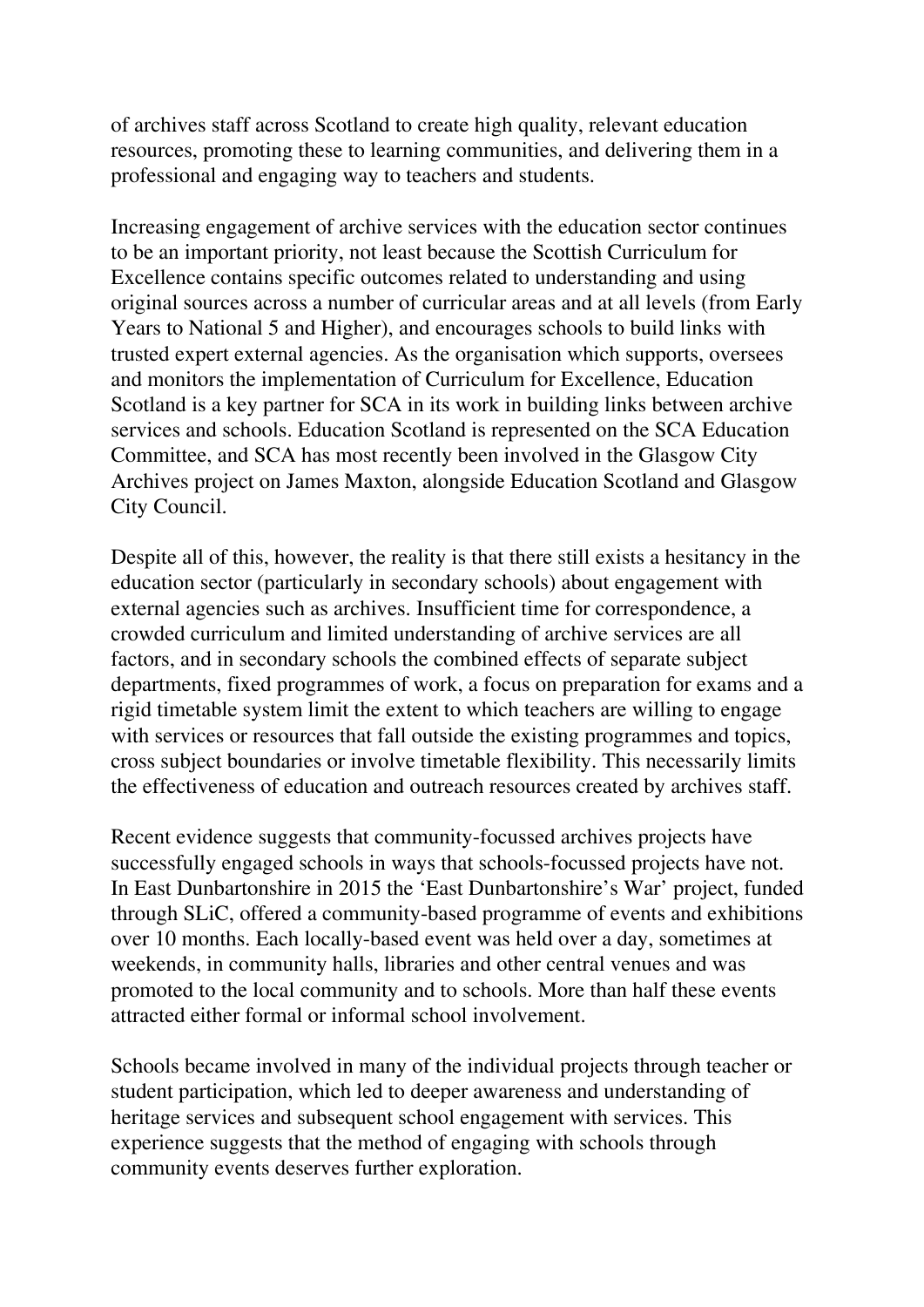Over the three-year period of 'Many Stories' the focus of the Committee's work shifted in response to experience and feedback. While increasing the purposeful use of archive resources by teachers in schools continued to be a central aim, the means by which this was achieved was under constant review. In relation to the seven specific objectives set out by the SCA Education Working Group, progress was largely positive and very encouraging, though external factors sometimes contrived to force a change of course or a re-consideration of priorities:

Objective 1. Develop the framework for a pilot scheme in 2012-13 and monitor its progress.

#### Review

A pilot programme was established, matching an archive service with a school in five different locations. These included all stages from Early Years to middle Secondary and a range of curriculum areas.

The Education Committee recognised that piloting a series of collaborative projects with schools and archive services offered the opportunity to demonstrate practically how archive material can be used to support and inspire a range of learners, from nursery through to secondary. The five pilot projects were devised and facilitated between September 2012 and October 2013. Each project involved collaboration between an archive and a local school. Schools and archives were selected to provide a range of age and ability groupings, available resources, educational approaches and outcomes.

The pilot projects were monitored by Douglas Roberts, SCA Education Development Officer, and Lesley Dunlop of Bett Associates. At the end of the programme in 2014, a Pilot Education Projects Report identified gaps in understanding between education and archives professionals, and was subsequently used to inform the staff development framework for archives staff, as well as re-shaping the direction and focus of the Learning Plan in general.

#### The projects were:

Bringing It Home: a collaboration between the Scottish Borders Heritage Hub and Hawick High School history department with S3 students across several classes.

Local Study Then and Now: a collaboration between Glasgow City Archives and Riverside Primary School Govan Campus with P3/4 students.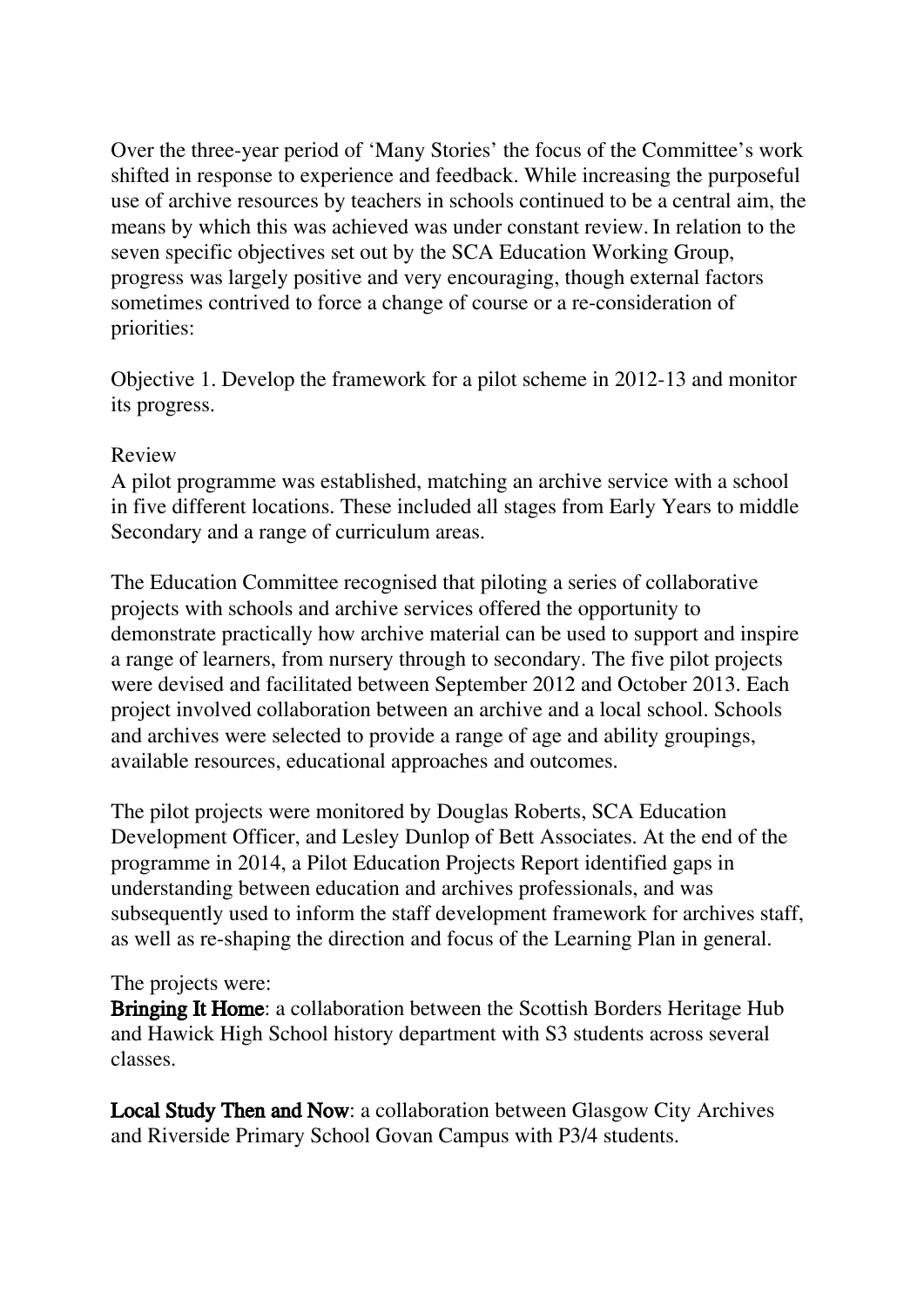Secondary Art Project: a collaboration between Glasgow City Archives and the Principal Teacher of St Mungo's Academy with S3 students.

Angels and Cherubs: a storytelling collaboration between Glasgow City Archives and Broomloan Nursery School Govan Campus with Early Years students.

Amy Laws Letters: a collaboration between Aberdeen University Special Collections and St Peter's RC Primary school with P6 students in one class.

These projects were intended to produce ongoing exemplars of good practice. Even more importantly they identified areas for collaboration, development, resourcing and training for archives staff. The five pilot projects were evaluated in a printed report (May 2014) and distributed with explanatory covering letters to MSPs, as well as senior management and CEOs of host organisations who had supported the pilots. This contact was a precursor to exhibiting the work of the Education Committee and archive services across Scotland at SCA's Education and Skills themed days at the Scottish Parliament over the period 24-26 March 2015.

The Pilot Education Projects Report identified gaps in understanding between archive and education services, potential opportunities for development and collaboration, and the need for skills development in both sectors. The report made 14 recommendations about ways to develop archives education work, and the SCA Education Committee has progressively adopted many of these recommendations. The pilot projects themselves have also provided effective exemplars of collaborative working between archives and schools:

Objective 2. Produce an up-to-date directory for teachers and local authorities of resources and services available from Scottish Archives.

#### Review

While this seemed like a good idea in theory, on reflection it was felt to be an ineffective use of limited resources to produce a discrete directory for teachers only (who and how to decide what to include?), but a Scottish archives Google map with links to archive services was developed and the SCA website now has a directory of archive services in Scotland, which was created in time for the Scottish Parliament exhibition on archives education in 2014. The directory lists  $\bigcirc$ local authority archives by region, but doesn't yet include business and private archives, something to consider in the longer term.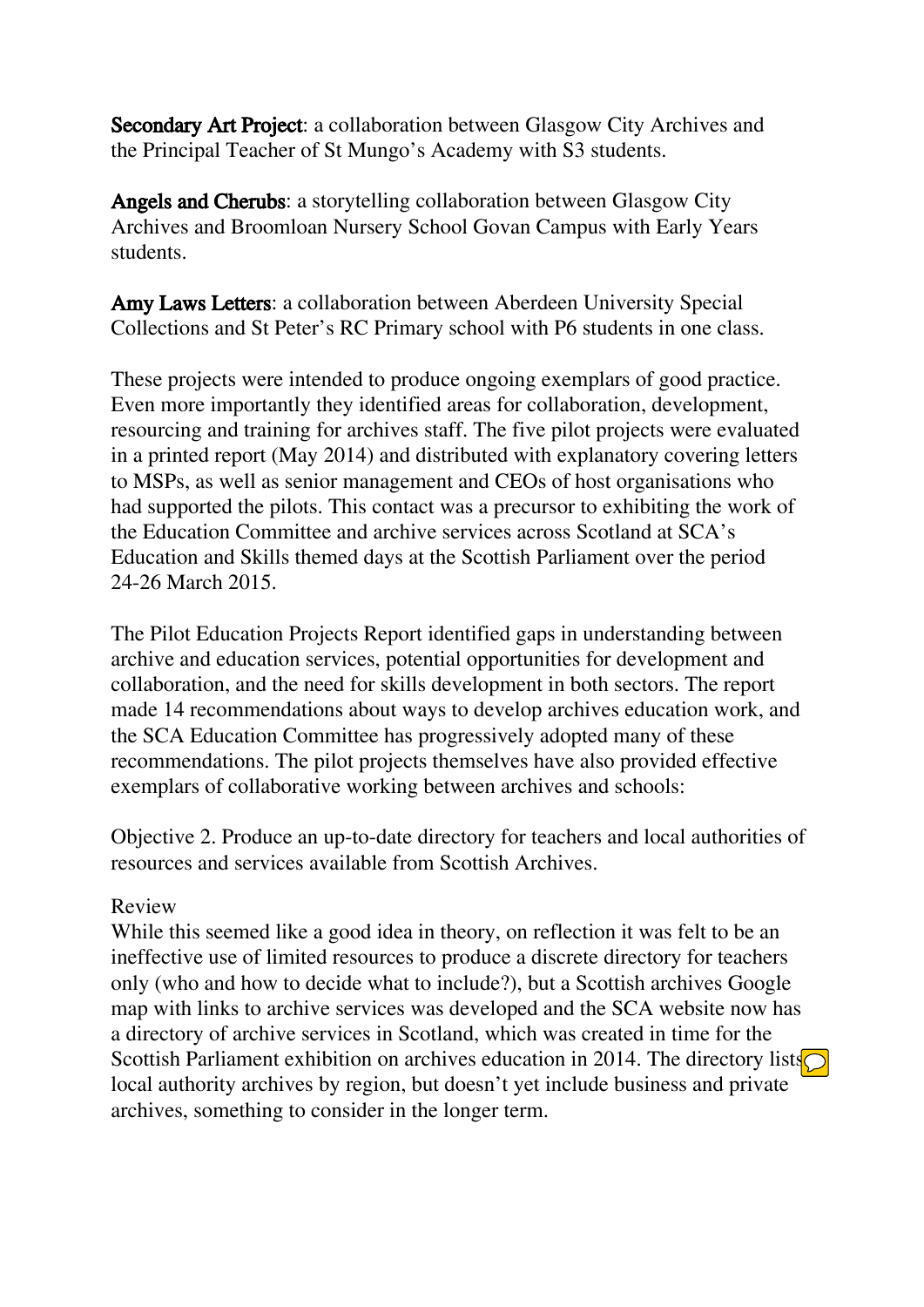Objective 3. Contribute to, and develop links with the bid to update the Scottish Online Catalogue (SCAN).

#### Review

The Scottish Council on Archives has been progressing discussions around sustainable infrastructure options for the catalogue. Work to date on progressing the project is currently under review and a Project Manager has recently been  $\bigcirc$ appointed.

Objective 4. Establish a 'learning agenda' as part of a three-year plan 2012-2015.

#### Review

In 2012, the SCA Education Committee commissioned a three-year National Plan for Learning, 'Many Stories, One Scotland: A National Plan for Learning 2012 -2015'. The Plan provided a solid strategic framework for the work of the committee, in part by highlighting the enormous educational potential of archive material, particularly in relation to Curriculum for Excellence. In addition, the appointment of an Education Development Officer has had a significant impact on the education and outreach element of the SCA, not least through the successful Professional Development sessions mentioned below.

Objective 5. Draw up a framework for the professional development of archives staff in relation to Curriculum for Excellence.

#### Review

Prior to the launch of the Learning Plan, archives staff were consulted to ascertain what their skills development needs were, and a programme of training was developed. This was further informed by the experience of the pilot projects, and adjusted accordingly. Although a formal training framework has not yet emerged, there is now in place a professional competency framework for archives staff, and the intention is that any future staff development training will reflect this. A look at the 2014-15 professional development programme will confirm that courses are consistent with the aims and objectives of Curriculum for Excellence.

In 2013 SCA offered two initial one-day training workshops for archives staff. The first, held in Glasgow, covered the technique of using enquiry questions in archives education work. The second, held in Edinburgh, demonstrated the effective use of drama techniques to explore archive records with students. Both were well attended and feedback suggested considerable interest in further such training opportunities.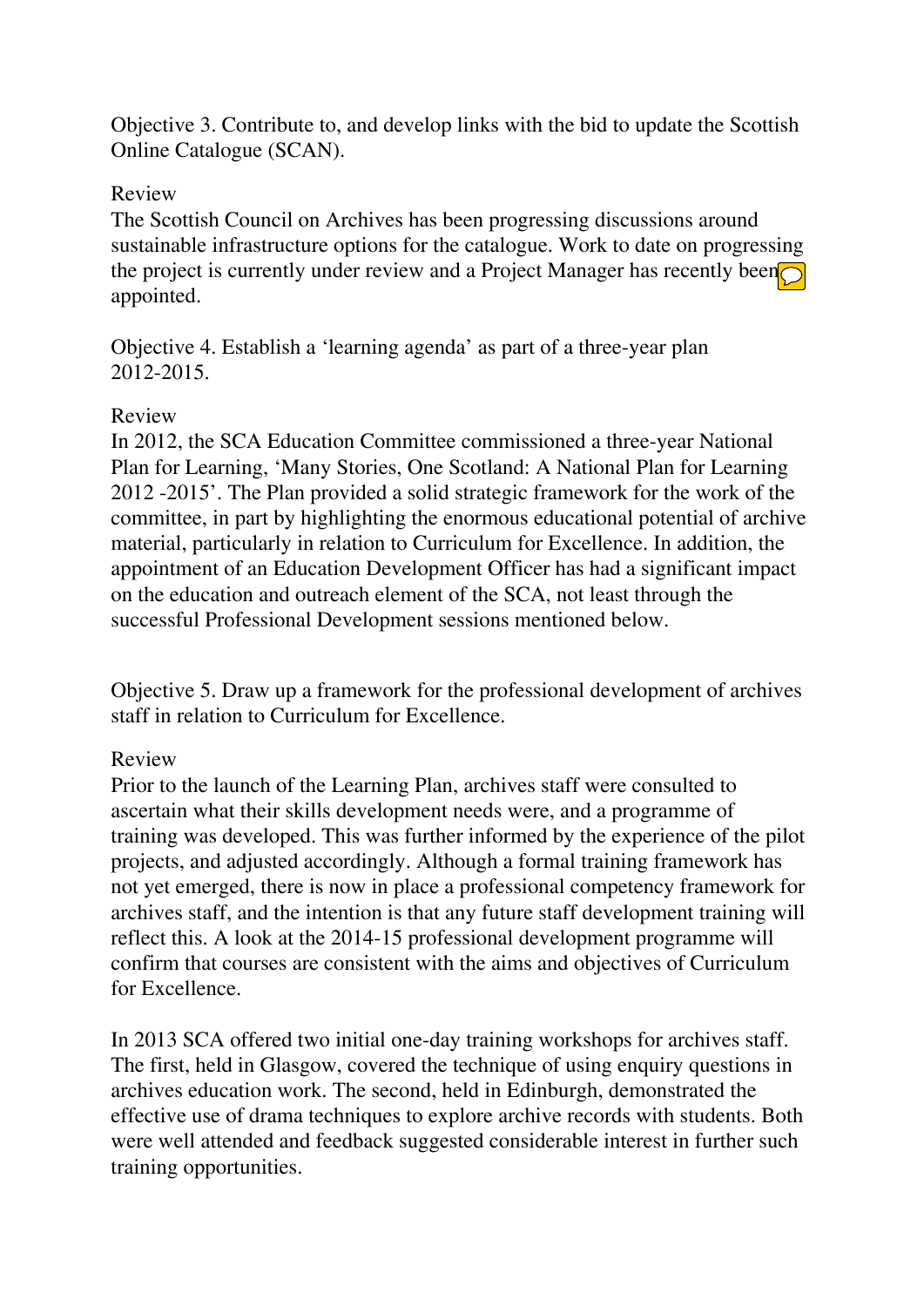In 2014, following feedback from the pilot projects and the initial training courses, SCA offered five training workshops for archives staff:

The Hitch-hiker's Guide to the Scottish Curriculum: A practical and informative tour of the Scottish Curriculum for Excellence.

A Silk Purse from a Sow's Ear: A six-stage process on how to create interesting and engaging education materials from archive records.

Archives Across the Curriculum: Ways of using archives in different curricular areas, particularly less 'obvious' ones such as maths, sciences, sports and expressive arts.

**Question and Discussion:** A revised and updated version of the Enquiry Learning workshop about using effective questioning and facilitation techniques with school students.

Active Learning: A revised and updated version of the Drama Techniques workshop about using active learning approaches to engage school students with archives learning.

Each workshop attracted between 15 and 22 attendees, and the 2014 workshops programme offered a total of 103 training places. The curriculum workshop was so popular it was repeated later in the year. Feedback was positive and encouraging, with attendees saying they had benefitted from the training, enjoyed the opportunity to exchange ideas with colleagues and had been encouraged to try new ideas and approaches in education and outreach work. It also confirmed evidence from a wider survey that there was interest in learning more about working with local communities as well as schools. As a result, in 2015 SCA offered three new training courses focussed on archives education with community groups:

Archives In The Community: practical ways to widen community and school use of your archive and build a programme of events.

Working Effectively With Archive Groups: different and interesting ways of working with community groups and examples of good practice.

Reaching Out A Bit Further: three short presentations of inspiring archives-based community projects followed by practical session on creating new community project ideas.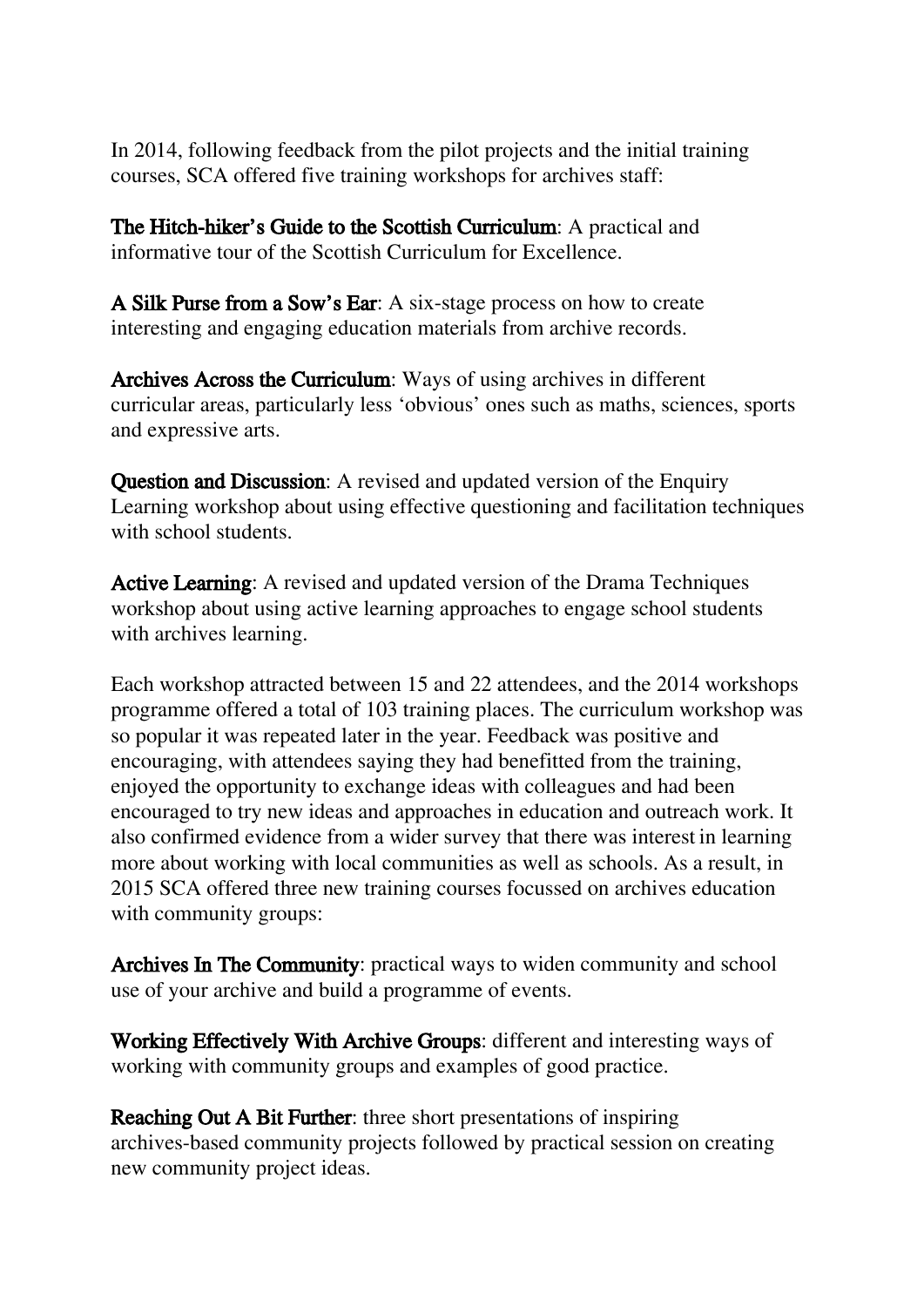These three workshops successfully used a more collaborative approach, reflecting the growing confidence of participants in working together to originate creative ideas and experiment with approaches to education and outreach work.

All the workshops over the three years were well-attended and favourably reviewed by respondents to subsequent surveys and requests for feedback. Responses showed that the workshops had made a material difference to both the quantity and the quality of education and outreach provision within archive services.

A 2016 survey of SCA workshop attendees - from 22 archive services indicated that over 12 months, respondents had engaged with over 1,000 pupils and teachers. An impressive 35% reported increased outreach work with schools and 46% increased work with community groups. Moreover, 62% said their education and outreach work had improved their profile within their wider organisations, 75% felt more confident to create relevant materials for schools and 91% felt they understood more about the Scottish curriculum.

Objective 6. Draw up a list of opportunities for teachers to work with local and national archives to develop local initiatives.

#### Review

In practice, this was found to be too prescriptive an approach, and it was decided instead to facilitate discussion around the development of opportunities and partnerships, and generate ideas for others to take forward. The content and outcomes of the pilot projects were publicised in their immediate communities, but still the experience on the ground was that it was very difficult to access teachers and schools, despite the emphasis in CfE of 'use of primary sources' and 'input by (sic) external contributors'.

Informal discussion with teachers suggested that time and administrative pressures, along with the need to meet immediate learning objectives, meant that engaging other professionals or agencies was seen as an additional burden. Archives staff reported similar concerns. In addition, many archives services have been re-assigned to 'leisure trusts', along with museums, galleries, libraries and sports staff, and managed at arm's-length from their local authorities. These trusts have charitable status, allowing them to apply for funding from, for example, the Heritage Lottery Fund.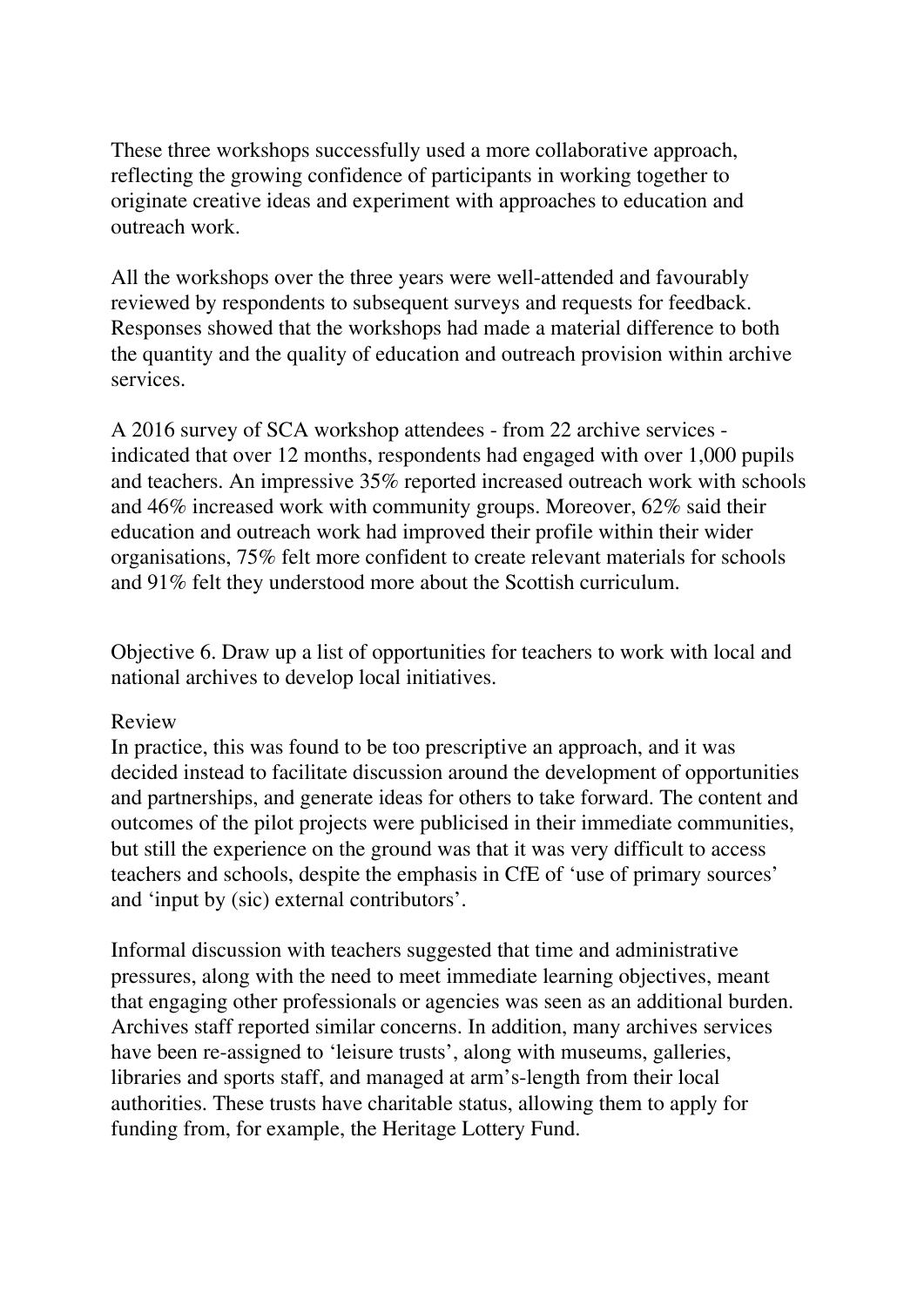Funding bodies won't fund projects for schools (on the basis that schools are already funded), and in such instances the emphasis has had to shift to community-based projects which invite schools to participate, rather than the other way round. However, one of the potential benefits of this is that it widens participation and promotes inclusion, a key objective of the Learning Plan, as well as proving more effective in engaging schools.

Objective 7. Bring together a cross-sector group to develop a number of national resources made available through the Education Scotland 'Studying Scotland' website.

#### Review

Unfortunately this option was not possible in the event, as the development of the Studying Scotland Website itself at Education Scotland did not go ahead, partly due to the loss of the appropriate Development Officer and partly due to changing educational priorities at this time. There was some discussion regarding the uploading of SCA content to the ES website, but there was no capacity at ES to progress it further.

# Many Stories, One Scotland: A National Plan for Learning 2012-2015

The title of the learning plan was carefully chosen to reflect the fact that within Scotland's archives there are many personal stories, and that collectively they add up to the story of a nation. Stories, and storytelling, are also very much at the heart of learning. In fact it could be argued that learning is all about stories, and the ways in which we construct them to make sense of our world.

Concluding in 2015, the three-year plan set out to achieve **three key objectives**:

- to raise awareness of the potential for archive materials and archivists to make valuable contributions to education in Scotland
- to facilitate and deliver the training required to allow archivists to develop and deliver relevant educational activities and resources
- to facilitate the necessary partnerships and foster communication between individuals and organisations to both build on and expand the existing good practice within archive services and to open up opportunities to those with limited experience of delivering education and outreach to their local schools and communities.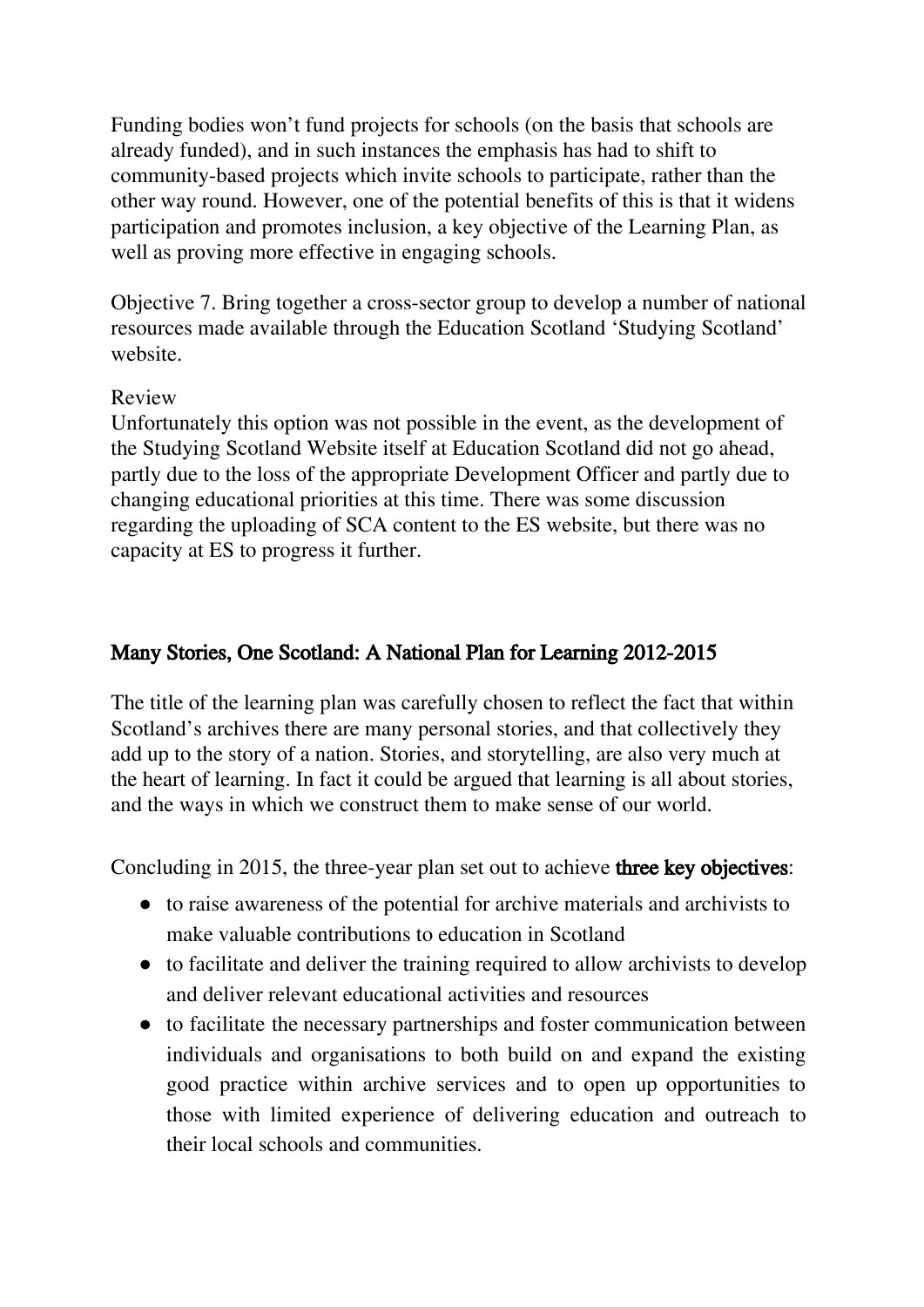## The 3 Key Objectives

## Raising Awareness

The main focus of this national plan was to raise awareness in schools, communities and education centres of the many treasures which exist within Scotland's archives, and the ways in which they can be accessed and used to their full potential. This was to be done in a number of ways, including:

1. Extending the range of the e-newsletter 'Broadsheet' into schools and communities, encouraging reader contributions and case studies of teachers and classes using archives to good effect

#### Review

Raising the profile of archive services and increasing public awareness of the richness of the collections and the in-depth expertise on offer is central to the work of the Scottish Council on Archives. Through a series of articles, events and publications, SCA worked continuously over the three years to highlight and demonstrate the value of archives to education centres and the wider education community in Scotland.

The SCA Education Development Officer, Douglas Roberts, has been a regular contributor of education-related materials to the SCA e-magazine Broadsheet, which is widely distributed through the archives community (and beyond), and two editions of Broadsheet with a specific focus on education have been produced, including 'how-to' pieces, case studies and articles from archives staff about their work with schools. An education-themed edition in 2014 was distributed to all pilot project participant heads of service as well as heads of education, and made available to MSPs at the SCA Scottish Parliament event.

The General Teaching Council for Scotland (GTCS) signalled its interest in the education work of SCA and of the archive sector by carrying a feature article in the February- March 2014 edition of its magazine, 'Teaching Scotland'. A follow-up article in April 2014 focussed on the importance of using original sources in the commemoration of World War One.

2. Tapping into other news channels, such as Education Scotland's daily news bulletin, on a regular basis to publicise local and national events

Review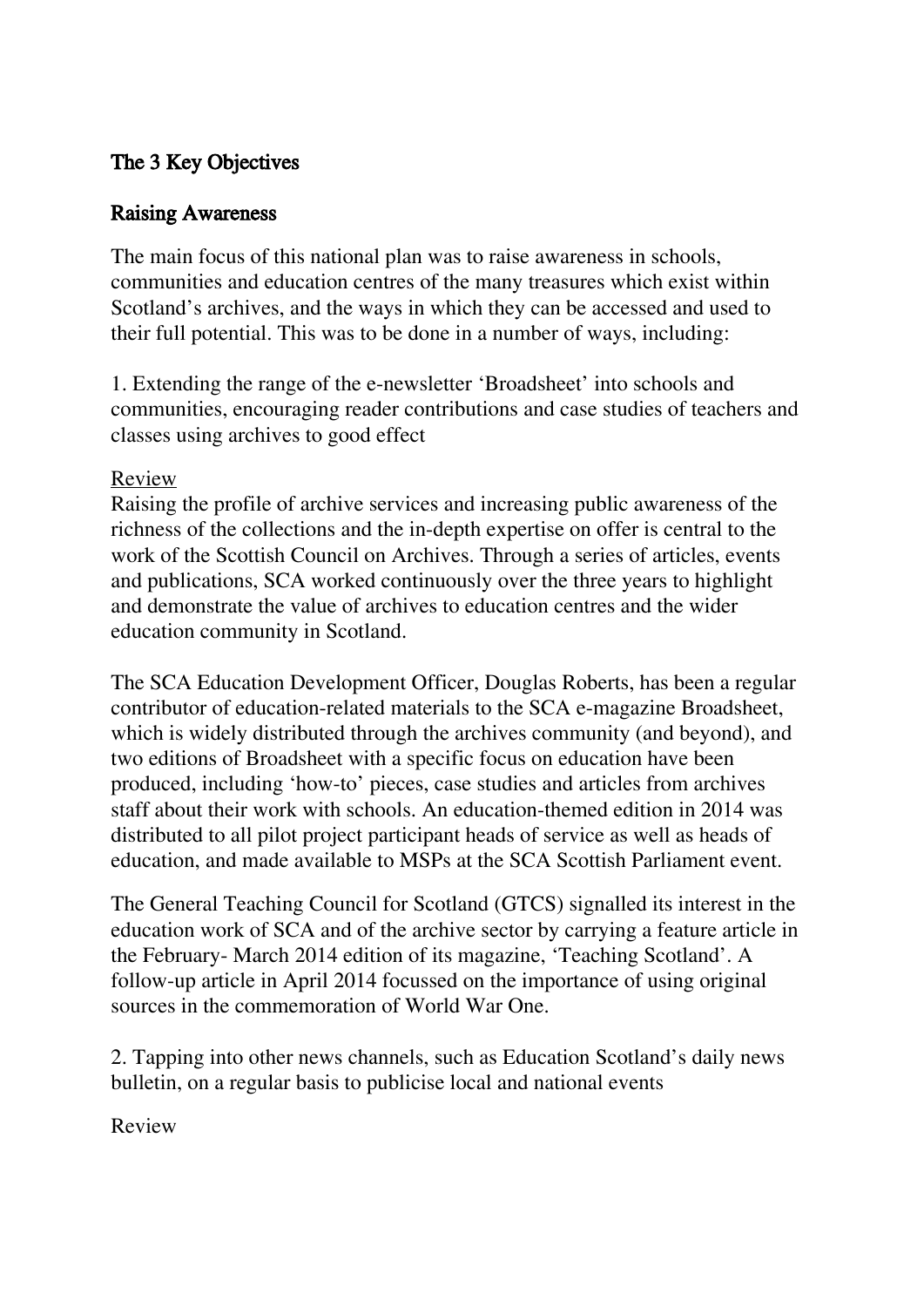Efforts have been made to build closer links with Education Scotland but the  $\bigcirc$ rotation of secondments and changes in staffing structures at ES have made this extremely difficult. Over the period of the Learning Plan it became clear that links with GTCS were more effective in reaching a teacher audience with messages regarding the educational potential of the SCA resources.

3. Identifying individual archivists in local centres with a specific interest in and responsibility for raising awareness in schools and communities, and for encouraging access and openness

#### Review

Archivists with a particular interest and enthusiasm for education and outreach work tended to identify themselves, and were pro-active in signing up for the training courses on offer, or contacted SCA for advice on certain aspects of their work. Through this contact SCA has attempted to nurture their interest and encourage them to form partnerships with other archive centres, museums, galleries and libraries. With a growing confidence among archives staff, allied to a new generation of archive professionals with a different vision of their role in the community, this approach has been gaining momentum over the period of the Learning Plan.

4. Developing, in association with Education Scotland, an archives section of the Studying Scotland website and highlighting, for example, the excellent Scottish Archives for Schools resources and workshops

#### Review

Again, this proved difficult due to staffing and other changes at ES, although  $\Omega$ there was an opportunity through the Scottish Learning Festival to showcase the James Maxton Project, a collaborative project between Glasgow City Council, Education Scotland and SCA.

5. Capitalising on major events, such as Homecoming Scotland, to highlight the resources which are available to support local project work

#### Review

The SCA's Education and Skills themed days at the Scottish Parliament in 2015 allowed SCA to present the many contributions made by archive services in support of education and skills development in their local communities. In addition to an attractive display of archive materials, there was access to an interactive electronic map highlighting archive-related projects and activities within each Scottish parliamentary constituency, as well as print copies of various publications, including the education- themed edition of Broadsheet.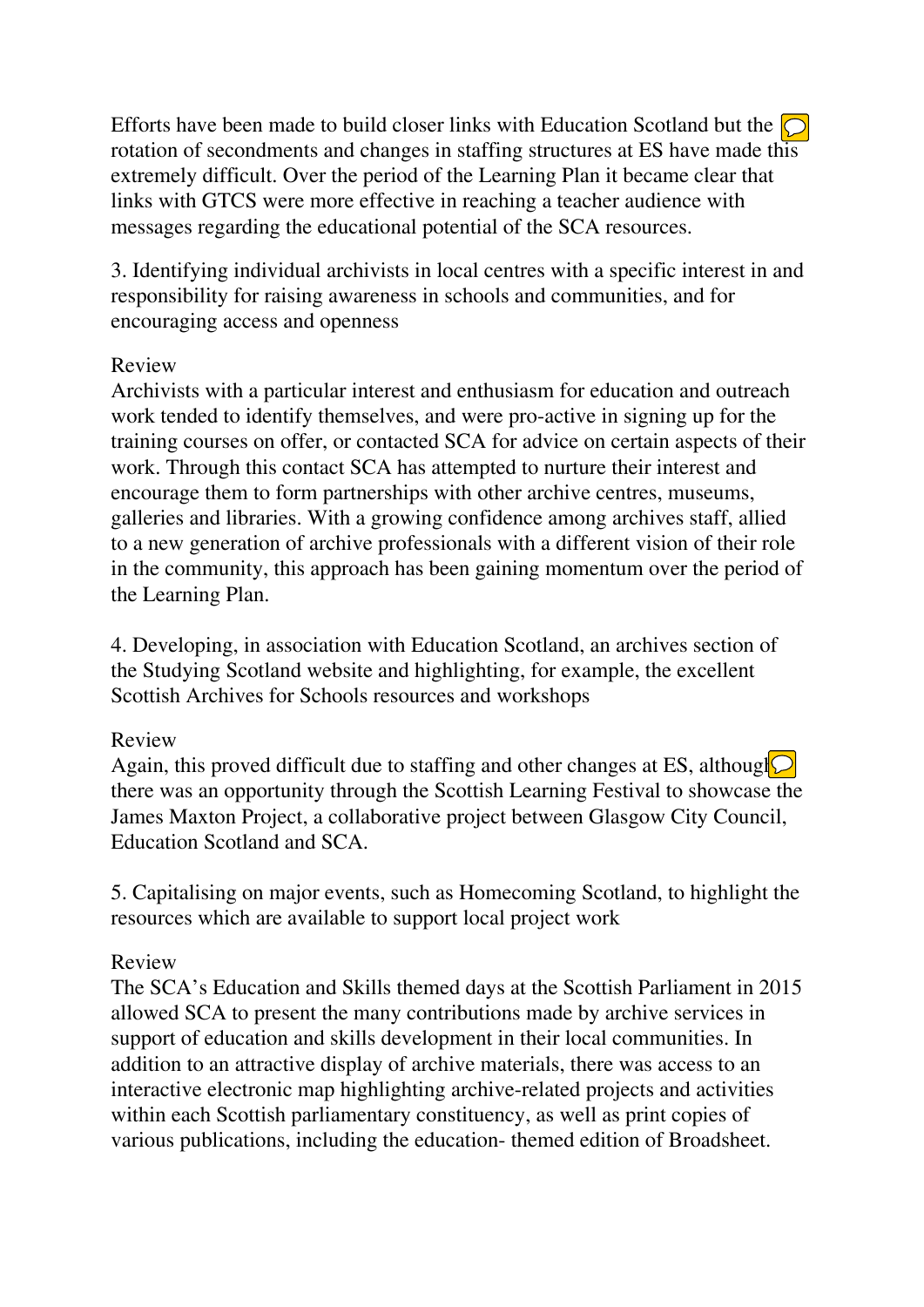SCA had the opportunity to engage with MSPs at an evening fringe event organised within the parliament, where several members took a clear interest in the outreach and education activities delivered by archive services in their local constituencies. The event also gave the Heritage Lottery Funded 'Skills for the Future' trainees the chance to exhibit and to talk about their experiences of developing and delivering a range of outreach projects.

A number of resources were developed and made available as part of the WW1 commemorations in 2014, and SCA is represented on the board of the 'Connecting Scotland's Sounds' project, which champions the preservation and sharing of Scotland's audio heritage.

6. The joint development of further resource by education and archives professionals working together, and made available via Education Scotland's Studying Scotland website, facilitated by Education Scotland and using the model of the Scotland on Screen resources at www.scotlandonscreen.org.uk.

#### Review

Again this turned out to be difficult, despite regular attempts at building closer links. It has proven to be more practical and realistic to host content on the SCA website and make links with Education Scotland and other relevant organisations via social media. The SCA has started a redesign and development of its web-based education materials using the TNA website as a model. Other platforms and websites, such as Education Scotland, were seen to be less stable due to shifting political priorities.

Nevertheless, over the three years, in conjunction with the development of training courses for archives staff, SCA created a collection of online education resources hosted on its own website. A major redesign of the education and outreach section of the website (in 2015) arranged the resources into topics related to the training course in which they featured. Downloadable guides, planning templates and exemplars are available in PDF format in a range of areas such as enquiry learning and resource creation, as well as detailed guides to the Scottish Curriculum for Excellence written with specific reference to archives education.

Positive feedback from a recent SCA survey and from website statistics indicates that these resources are well used and helpful. In general, there was a 230% increase in traffic to the education pages of the SCA website between 2013 and 2015, and a 150% increase between 2015 and 2016.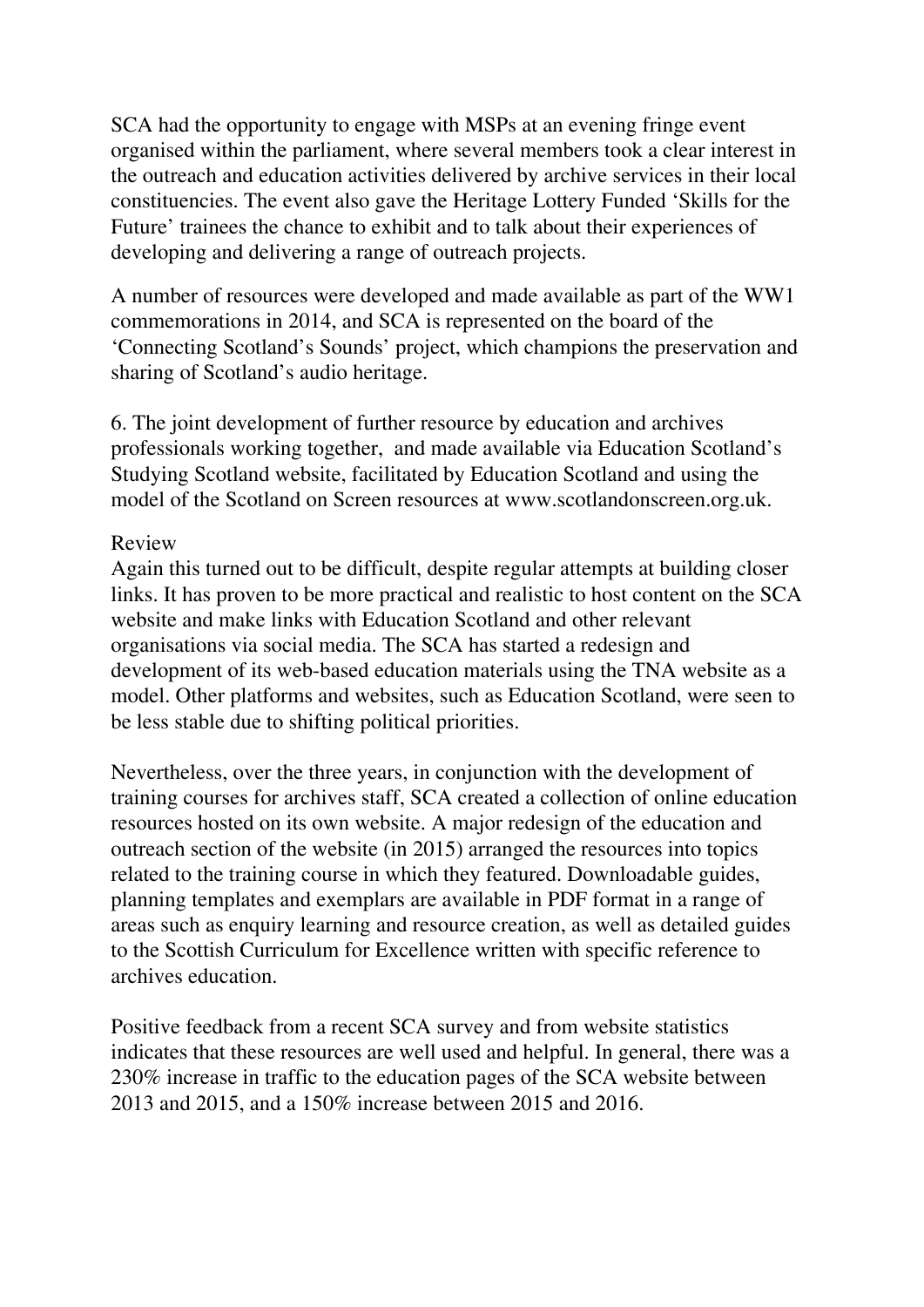To date SCA has correctly concentrated on resources for the archives community, but there is considerable potential to develop further SCA online resources for archives staff, for teachers and other education professionals, and for the general public. As the confidence and competence of that community to create and deliver high quality education resources grows, teachers are now benefitting directly from resources created by archives staff. The Scotland Online Catalogue (SCAN) project offers another major opportunity for education and outreach resources to develop audiences for archive services and promote Scotland's wealth of archive collections.

7. The use of social media to promote the use of archives in education.

## Review

The e-magazine has proved effective in raising awareness of archive materials and their potential uses, but it is becoming obvious that social media such as Twitter and Facebook are the tools with which to reach a bigger audience.

SCA currently has  $3,920$  titter followers and regularly circulates and retweets items pointing to outreach and education-related activities in archives across Scotland. On average, the SCA twitter account makes over 19,000 impressions per month (and growing) with Skills for the Future, CPD and education-related tweets consistently top ranking in popularity.

Over the past three years many archivists, schools and service managers sought one-to-one advice and assistance from the SCA's Education Development Officer about resource development, funding applications, quality assurance, contacts and teaching methods. This service, occupying less than 10% of the officer's contracted time commitment, raised the profile of the Scottish Council on Archives, provided individual archivists with a neutral sounding board and external feedback on their work, and appears to be a valued component of the SCA's education support service with nearly 30% of survey respondents having used it.

## Continuing Professional Development

It was considered essential that, in order to expand the role of Scotland's archives in the delivery of Curriculum for Excellence, professionals in both the education and the archives sectors should be encouraged and supported in the development of their knowledge and skills, and given every opportunity to learn from each other. Much of that learning comes from the informal meetings of staff with a common or shared interest, but there is also a role for more formal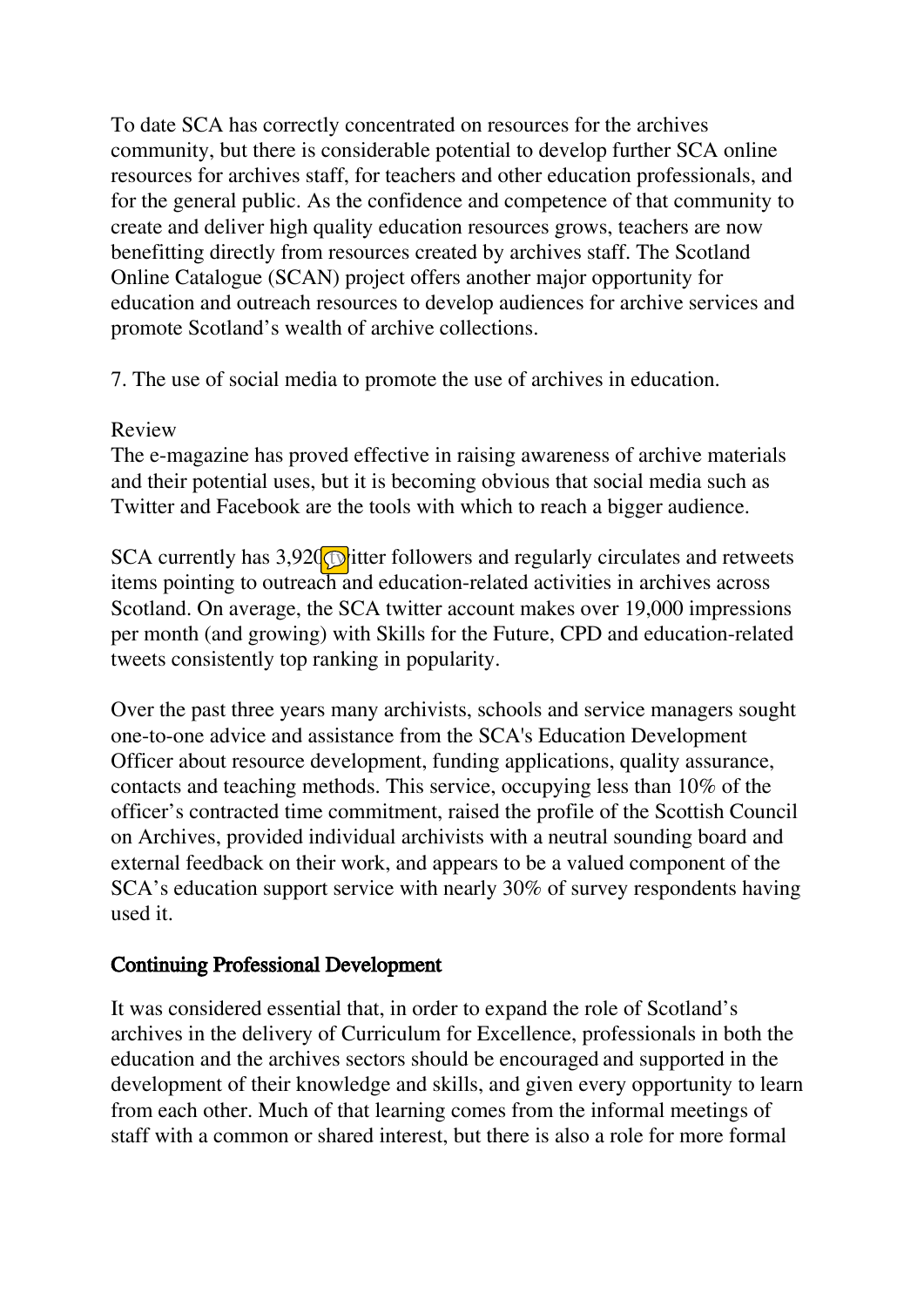training and development. The increasing availability of technology and access to the internet provides opportunities for further CPD at minimal cost.

In order to promote the professional development of staff and to increase awareness and understanding of their respective roles it was proposed in the 2012-2015 Learning Plan that the use of Glow, including Glow Meet, already embedded in the NRS's Scottish Archives for Schools Programme, should be extended to include professional development opportunities for both teachers and archivists, and that archives staff nationally be given access to CPD opportunities advertised and provided by Education Scotland and the Archives and Records Association (ARA).

Unfortunately, the use of GLOW as an education 'intranet' has not been universal, due to security issues, poor structuring of material and the use of outdated technologies.  $\odot$  A did collaborate with Education Scotland in the production of a schools resource on the politician James Maxton, some of which is now available on GLOW, but very difficult to find. In addition, the NRS programme was temporarily suspended after the retirement of the Education Officer, but a new officer has recently been appointed (Autumn 2017) and SCA will continue to collaborate with NRS to determine what progress can be made.

It was further suggested in the Learning Plan that local archives staff should be encouraged and enabled to make formal links with educational establishments in their area using the model of the Paper Treasure partnership in Aberdeenshire.

In a survey of training needs, and at the beginning of the staff training programme, it became clear that archive staff were most keen to learn about how schools and the curriculum work, how to create interesting resources and activities for school groups, and how to contact schools. As confidence grew in these areas, local partnerships with schools began to develop, notably in Aberdeen, Borders, East Lothian, East Dunbartonshire and Highland, and later in other areas.

#### Working with Partners

Archives offer an almost limitless store of content for inspiring and enhancing learning and teaching. They can and do help people to make sense of their world. The SCA is committed to facilitating wider access to archival collections for learning, particularly for young people. Successfully delivering archival materials to teachers and pupils, requires the expertise and experience of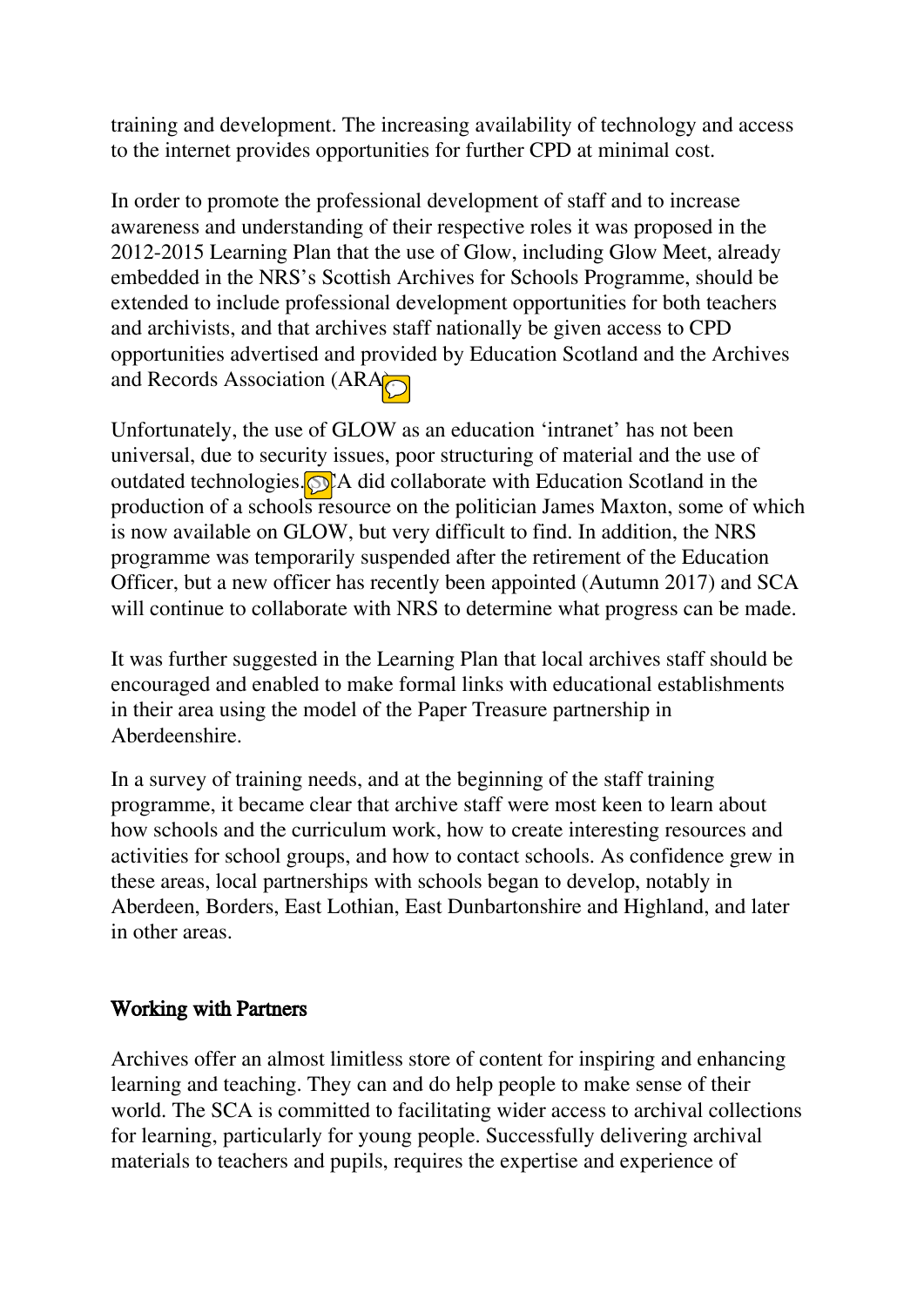educators AND archivists. In that partnership the teacher' role is key and opens to the archivist the opportunity not only to support but also to learn in the process. Likewise, teachers have much to learn about the significance of Scotland's archives, how they are collected and maintained, and how best to integrate them into everyday learning and teaching practices.

Partnership working is also a recurring theme of Curriculum for Excellence, whether it is in the context of the classroom, in the wider community or across national borders in the form of school trips, or indeed virtually, through the technology now available thanks to the internet.

The pilot projects undertaken in 2012-2013 offered unprecedented opportunities to create partnerships between local authority schools, local archive services and the Scottish Council on Archives. Three local authority education departments (Aberdeen City Council, Scottish Borders Council and Glasgow City Council), and three archive services (Aberdeen University Special Collections, Glasgow City Archives and Hawick Heritage Hub), collaborated in the five projects. In all cases collaborative project work has continued between them. For example, in 2015 Glasgow City Archives worked with Education Scotland, Glasgow City council's education department and SCA to create a secondary education resource about the life and work of the radical politician and Red Clydesider James Maxton.

The Heritage Lottery Funded 'Skills for the Future: Opening Up Scotland's Archives' traineeship programme is a high profile project for SCA. In 2014 and 2015 the Education and Outreach trainees on the project attended most or all of the SCA education and outreach training days. Feedback from the trainees showed that the training days inspired more adventurous education and outreach activities in their traineeships. Several trainees delivered projects related to community outreach within their host organisations which received media coverage, in addition to making new links within communities, with schools and other organisations.

A current 'Skills' trainee created an exhibition and education materials relating to the Albion Rovers football collection held at North Lanarkshire Archives, using approaches learned from the 'Archives In the Community' workshop. Other trainees from the 2014 cohort also applied their learning to the outreach they delivered. The Glasgow City Archives trainees devised workshops for the LGBT community, and at the University of Dundee curriculum-specific training was beneficial in the creation of workshop materials for visiting school groups.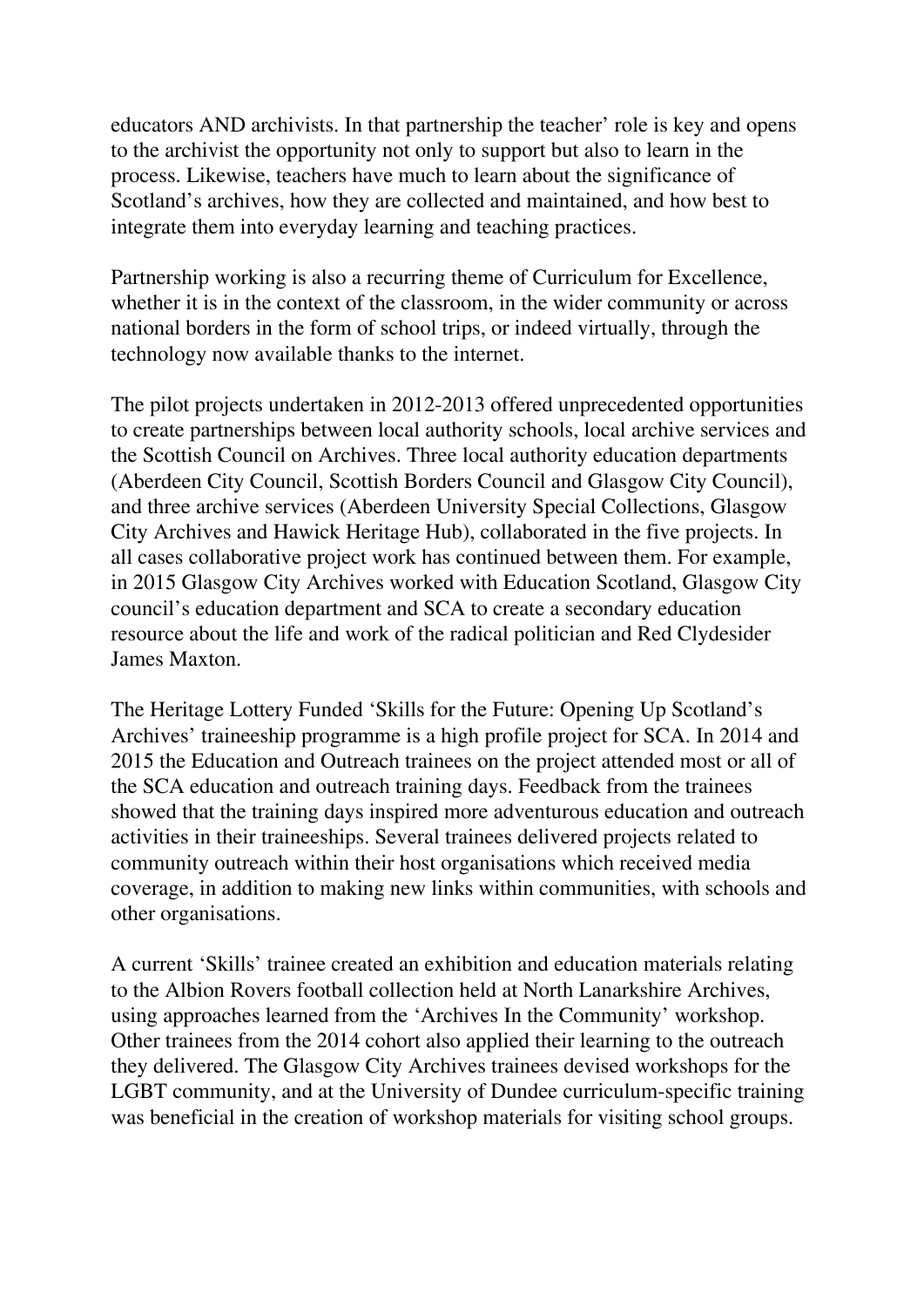## Looking ahead to 2020

An evaluation of the ongoing education programme at the end of 2016 showed that SCA has an important role in supporting archivists in Scotland in the development of effective archives education and outreach programmes into the future.

Survey respondents and course participants showed strong interest in further training courses, more online resources and exemplars of good practice, new opportunities for collaboration and networking, and support in areas such as drafting resources, creating new projects, building relationships with schools, writing funding applications, and finding collaborative partners.

The Scottish Curriculum for Excellence makes compulsory the use of original sources in building children's understanding of evidence-based approaches in social subjects. There remains considerable potential for archive services to supply the resources to address this aspect of the curriculum in both primary and secondary schools, and in areas where physical resources are more limited, access to archive material and expertise can contribute significantly to addressing the attainment gap in schools.

Going forward it would be beneficial to emphasise the significant role archives can play in helping young people to understand the importance of storytelling in learning, rather than try to match every resource to a specific area of the curriculum. In fact, 'Many Stories, One Scotland: A National Plan for Learning 2012-2015', identified the much wider potential for archives' use across all areas of the curriculum. This has started to happen through innovative projects in many areas of Scotland, but archivists need continued support in building relationships with schools and local communities, devising appropriate materials and working with teachers and students.

With ongoing budget and time constraints and the relative isolation of many archivists, there is a need for creative collaboration between archive services in building education and outreach programmes. The movement of more archive  $\boxed{\mathcal{Q}}$ services into local culture and leisure trusts creates opportunities for this creative collaboration within organisations.

The Scottish Council for Arch $\overline{\mathcal{Q}}_s$  has an established role in facilitating such collaboration at both local and national levels, and it would make sense in the longer term to build regional networks which reflect the proposed new regional boards for education, should such a re-organisation occur.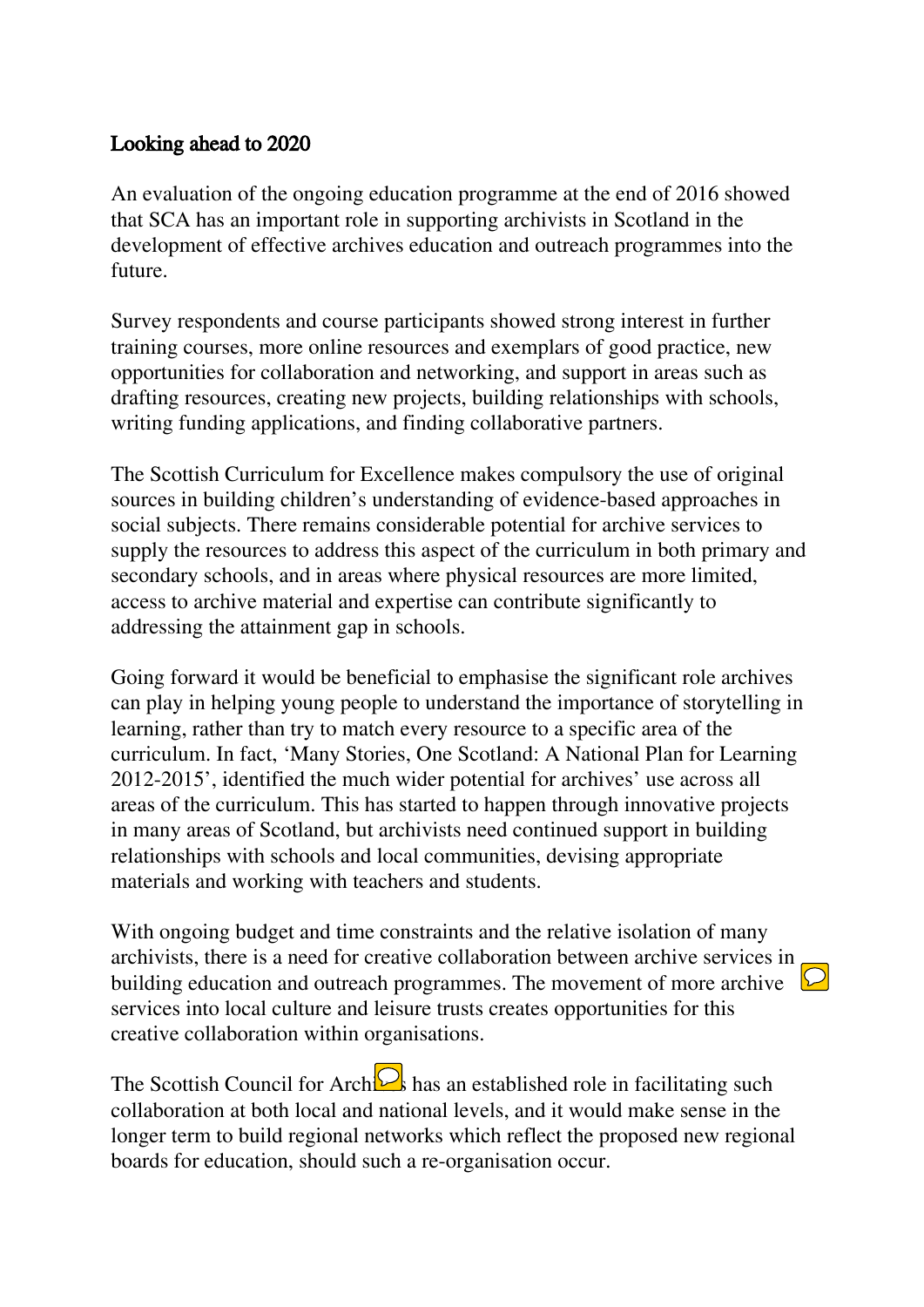The centenary of the First World War has raised the profile of archive services across the United Kingdom through a multiplicity of events, broadcasts and well-funded heritage projects. Archive services have an unprecedented (but time-limited) opportunity to use this phenomenon to capture and maintain public appreciation of their value and importance beyond the period and subject of the War, through education and outreach work and coordinated activity.

In Scotland SCA is in a good position to build on this opportunity over the next three years, given its established reputation as a provider of training, support and learning resources as well as exemplars of good practice.

# Key Objectives 2017-2020

Having fully proved their value during the 2012-2015 programme, the Education Committee recommended that the three key objectives then used should be (with slight amendment) carried over into the 2018- 2020 period, with emphasis in the first twelve months on:

- ❏ building online and interpersonal networks
- ❏ facilitating creative collaboration and partnerships
- ❏ training and skills development
- ❏ delivery of quality online resources and exemplars
- ❏ raising awareness of existing good practice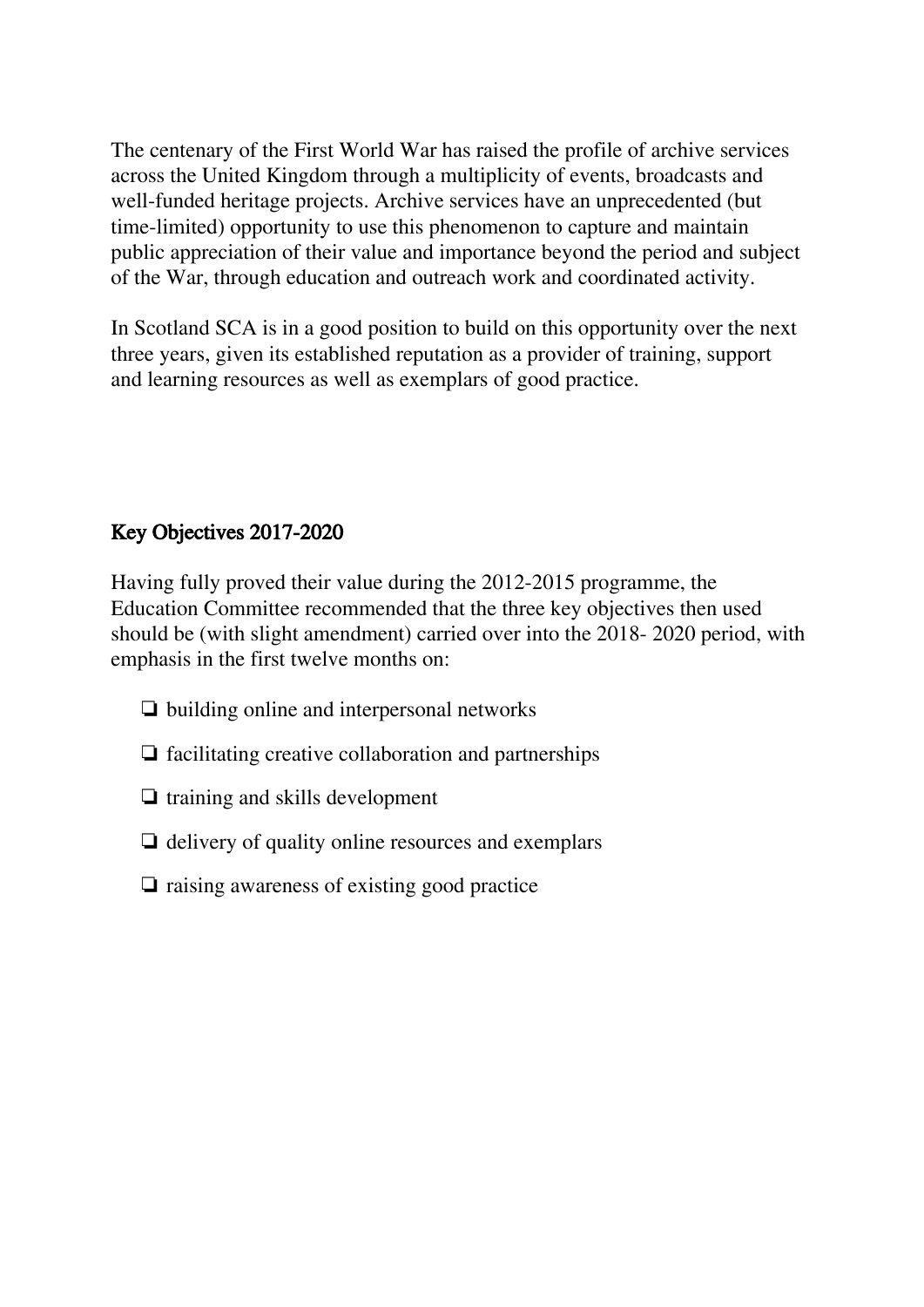Taking account of the Education Committee's recommendations for the way ahead, the evaluation report of 2016, feedback from the pilot projects, and the current national priorities in education (emphasis on equity, closing the attainment gap and a focus on literacy and numeracy), the key objectives of this learning plan, 'Many More Stories: A National Plan for Learning 2017-2020' will be:

- 1. to raise awareness of the ways in which archivists and archive materials are making essential contributions to education in schools and communities in Scotland and to develop further resources in conjunction with other partners
- 2. to ensure greater access to archive material and resources, particularly in areas of the country where opportunities are more limited, by extending the ways in which archive material and resources are delivered
- 3. to facilitate collaboration and deliver the training and resources required to allow archivists to develop and deliver relevant education and outreach programmes
- 4. to facilitate partnerships and foster effective communication between individuals and organisations to build on and expand existing good practice within archive services, and to open up opportunities to those with limited experience of delivering education and outreach to their local schools and communities

As in the 2012-2015 programme, regular consultation and feedback should be sought, and continuous review of the programme undertaken by the Committee to ensure relevance and effectiveness. Where evaluation and feedback from archives staff was invaluable in shaping the previous Learning Plan, the views of teachers and other education professionals should also be sought when reviewing the 2017-2020 Plan for Learning.

# Objective One

#### Raising Awareness

This remains a priority of the SCA Education Committee, and rightly so. Many of the approaches so far have been very successful, and others less so. In light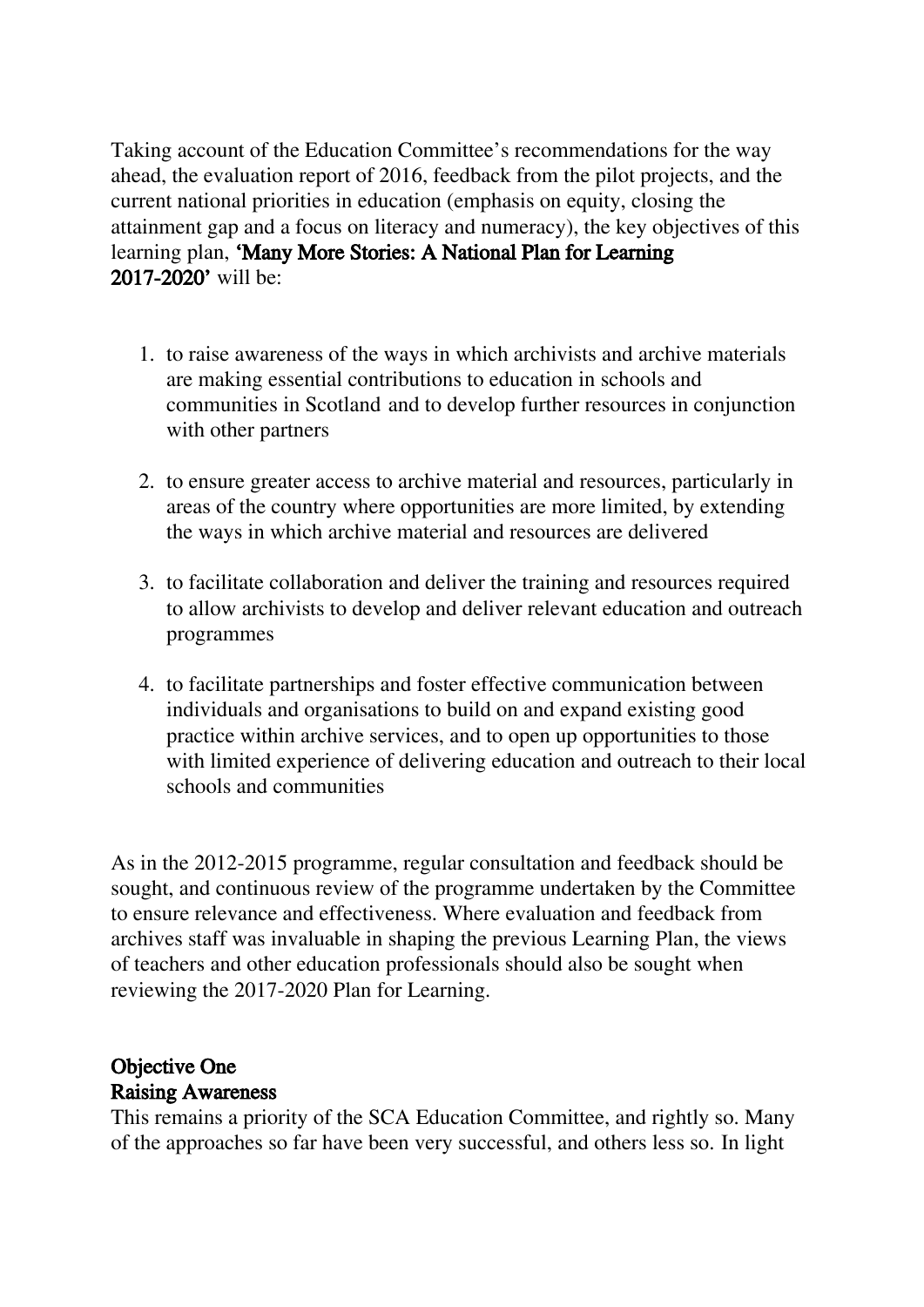of previous experience and in the context of a growing digital environment, the plan will be to:

- Continue to collate, edit and publish (digitally) a collection of existing education materials from archives around Scotland. Much good work has been undertaken over the years and can be inspirational to those seeking to build their confidence and skills.
- Using the Scottish Council on Archives website, create and publish online instructive planning templates for archivists to use in creating simple education resources. These should be accompanied by a series of short online video tutorials.
- Prepare and publish a summary booklet of exemplar projects and approaches to using archive material, to be made available in PDF format to download from the SCA website.
- Prepare a booklet for teachers on using archives in the classroom, made available in PDF format from the SCA website and from Education Scotland.
- Prepare and distribute, or make available to schools, an attractive one-page flyer, for display in staffrooms, which provides basic information on archives and their potential role in education. The flyer should be localised to include details of 'how to find and contact your local archives service'.
- Commission a series of written features and offer them to local and national media in order to raise the profile of archives. These could focus on the general purposes of archives as well as their role in national life, local communities, schools and personal histories.
- Devise a set of expressive arts-based projects using archive records as inspiration. Focussed on the aesthetics of records such as materials, handwriting, seals, illumination, graphics, photography, textures, colours and sounds, these projects should seek to raise awareness of archives' visual value through exhibition and media coverage.

Objective Two Increasing Access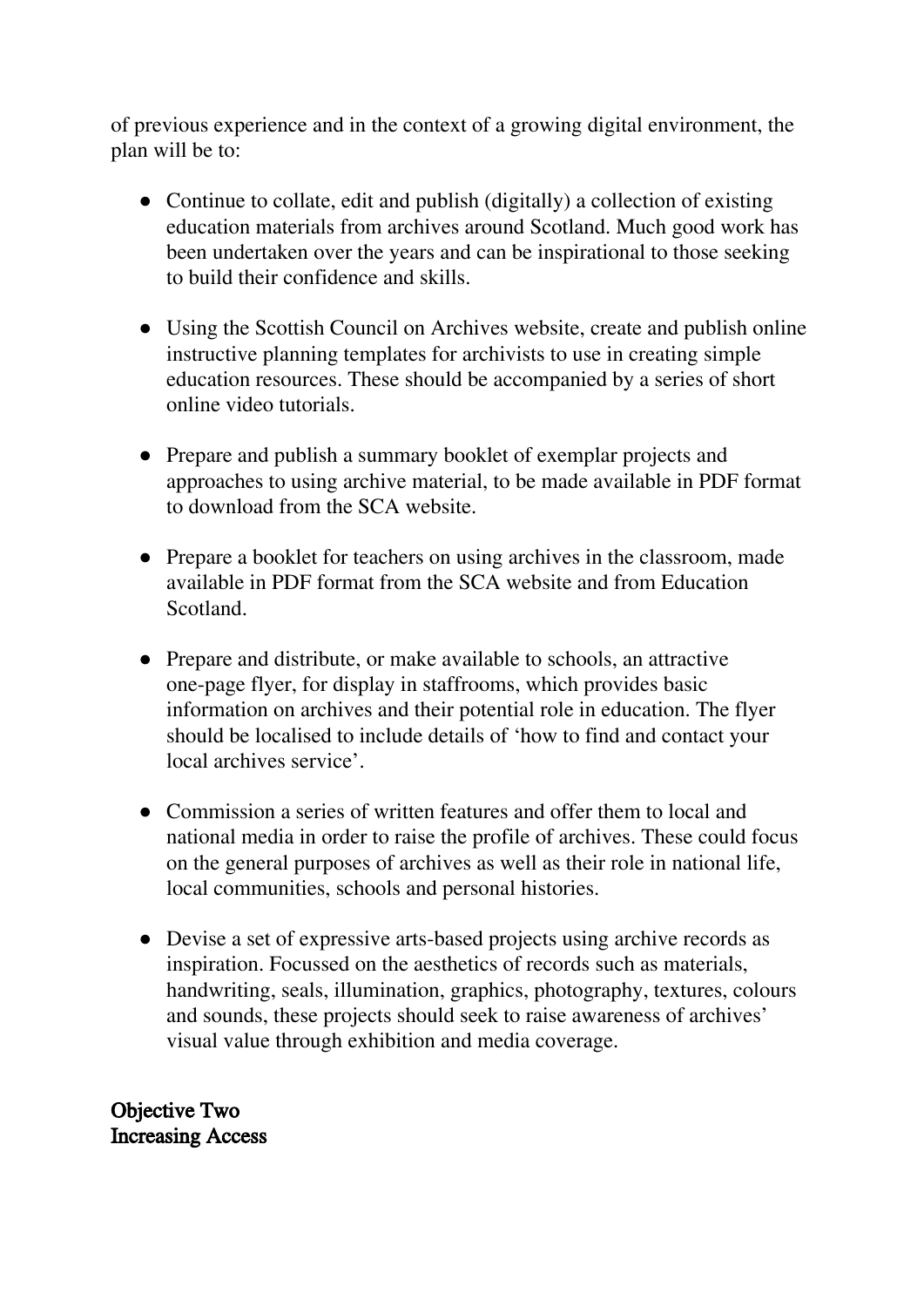Providing equality of opportunity is a national priority in education in Scotland and is one of the defining features of Curriculum for Excellence. The SCA should aim to reflect this when creating resources, hosting conferences and workshops, and reaching out to the communities which they represent. The ways in which they do this will include:

- Continue to restructure the education section of the SCA website in line with the outline proposals submitted earlier and as part of the broader Scotland Online project, in order to increase the value of the web resource to existing users and to widen the audience for archives-related education and outreach materials, training and projects.
- Develop a 'Frequently Asked Questions' section of the website to support and help new visitors, whether they be archivists, teachers or students.
- Promote, grow and develop the SCA Twitter account, and establish an SCA Education Group on Facebook to provide a discussion forum and a page for sharing resources and ideas.
- Continue to offer advice and support to individual archives staff who are attempting to reach out to their local communities, including local schools, particularly those in more disadvantaged areas.
- Consider the introduction of a pilot 'Work Experience' project for secondary school students which aligns with the national skills development agenda.
- Organise a national 'multimedia storytelling' competition which invites young people from across Scotland to create a story in any medium, and which demonstrates creative engagement with archives resources.

# Objective Three Training and Resources

The Education Committee acknowledged in its report of August 2017, that the foundational training workshops held in 2014 and 2015 had been successful in capacity-building and skills-development, and that, while there was still a demand for such training and support, a downward trend in attendance at training events, allied to increasing demands on staff time, pointed to the need for a change in emphasis. The suggestion therefore is that the focus over the next three year should be to: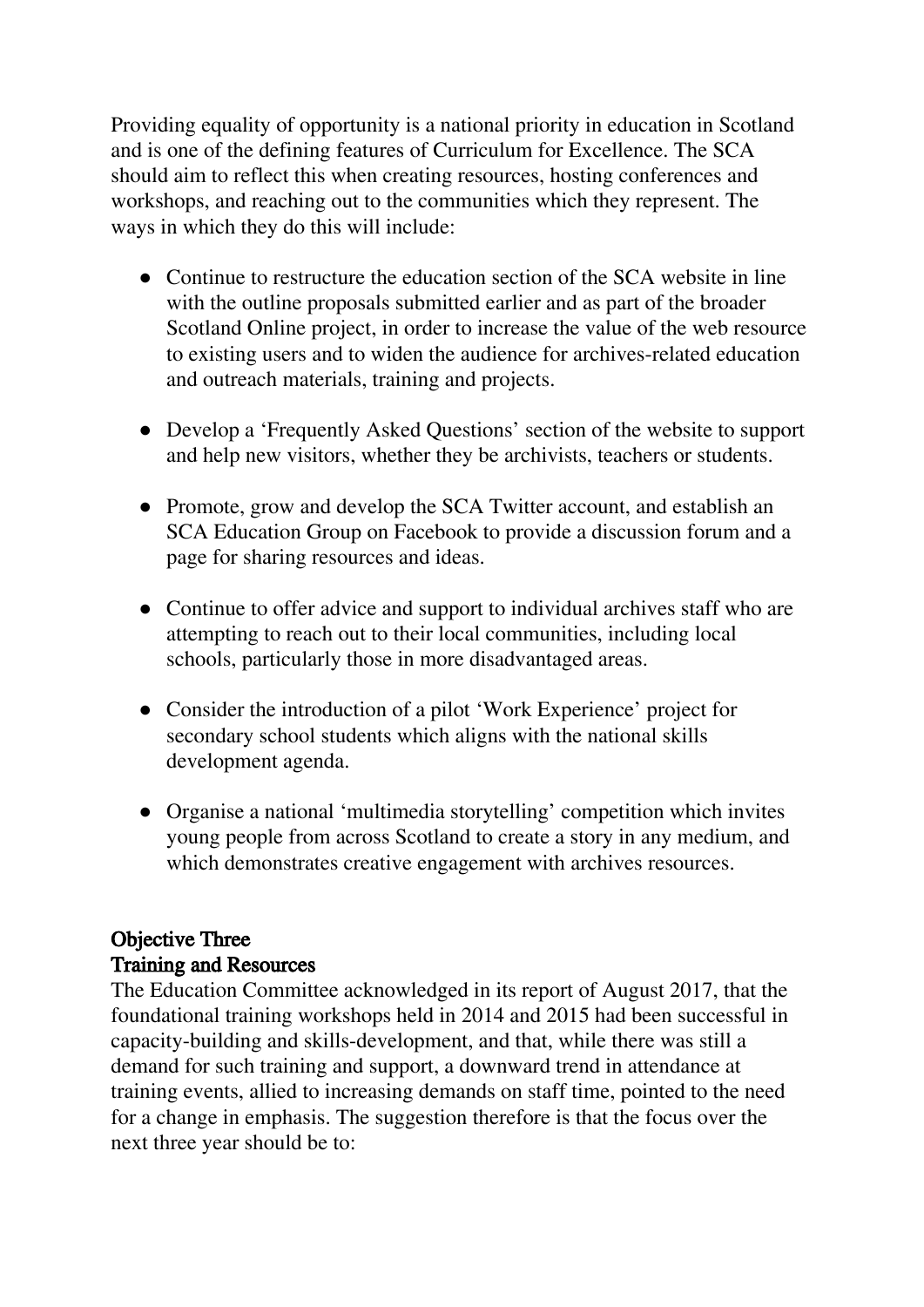- Revise and re-purpose the earlier, popular, workshop material to be made available to archives staff via the website.
- Organise and facilitate a national event in each of the three years of the plan, in different parts of the country (north, central, south) where archives staff, and possibly teachers, can meet for a full day to jointly devise education resources and activities from archive records.
- Organise and host regional education and outreach training days, such as those organised by the Archives and Records Association (ARA) and The National Archives (UK) where archives staff can learn about existing projects and resources, join discussions and presentations about archive-based education, meet other practitioners and take away support materials.
- Identify a number of suitable and willing archive services to receive a period of support and training (four to six weeks) from the SCA Education Development Officer, or other education staff who might be made available, to research collaboratively and devise some education materials using local collections, to train staff, and to make links with local schools.
- Develop a programme of in-service training in education and outreach for archivists in collaboration with, for example, the University of Dundee's Centre for Archive and Information Studies (CAIS), building on materials used in the MLitt Archives and Management course.
- Consider the longer-term appointment of peripatetic education officers to work with local archives around Scotland to train staff in education techniques, create and collate education resources and projects, manage online components such as resource banks, discussion forums and email requests, organise training and collaboration events, and build relationships with schools.

# Objective Four Working with Others

Partnership working is crucial if the objectives of this Learning Plan are to be met successfully. Many opportunities for partnership working emerge unexpectedly and through chance meetings between individuals. Having said that, formal approaches should be made to: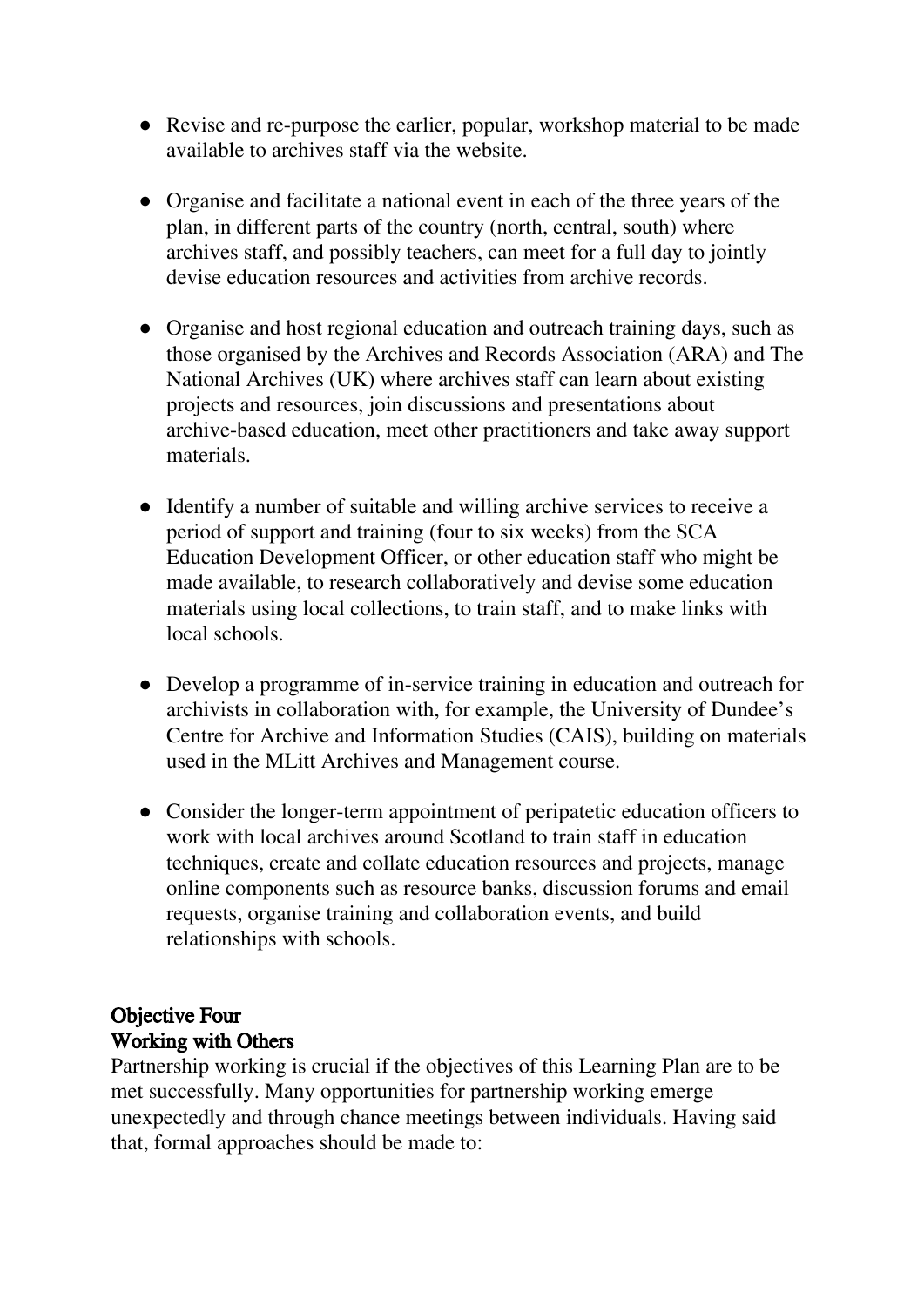- Engage with Education Scotland to create modular education materials adaptable to local archive collections under CfE unit titles such as N5 Domestic Impact of the Great War, L2 Social Studies; primary and secondary sources, L3 Literacy in English: literal, inferential and evaluative questions. Such materials would be available to local schools and archives as models from which to build local projects appropriate to their contexts and resources.
- Create and publish 'education basics' training materials, in conjunction with teachers and Education Scotland, for archivists and teachers seeking to improve their skills. These might range from short leaflets about aspects of the Scottish curriculum through to online video examples of lessons using archives, and short learning modules about how to create education materials and activities.
- Connect with and practically support existing initiatives and significant cultural events in all areas of the country to widen public awareness and use of local and national archives, focussing on the educational potential, and providing practical activities for young people.
- Explore the potential for partnership working with galleries, museums and other cultural centres across the country, such as the Robert Burns Birthplace Museum in Alloway and the Riverside Museum in Glasgow, as a way of raising the profile of the SCA.
- Establish better links with Creative Scotland and Scottish Film Education, whose practitioners are promoting the use of film in the classroom and including archive material from the Scotland on Screen website, to explore the possibility of joint working.

We are living at a time when interest in Scotland's history and our own personal histories within it has never been greater. The Scottish Council for Archives is able to tap into this collective thirst for knowledge, and bring the past alive again in many rich and creative ways. The role of the SCA Education Committee in implementing this plan is to ensure that the archives nationally come to be seen as a historical treasury which informs the present and the future, which belongs to all of us, and which is easily accessible to all members of the community.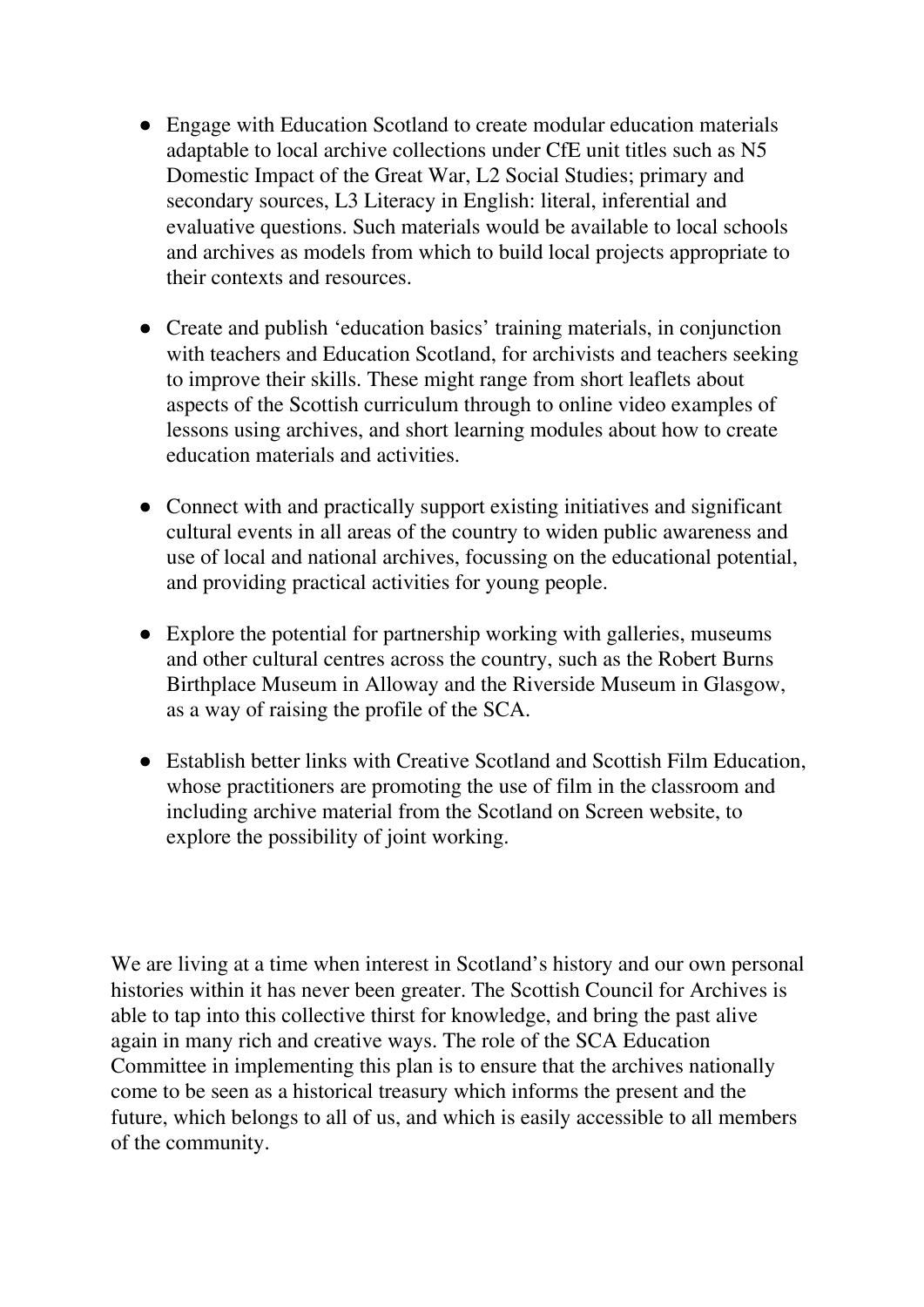October 2017